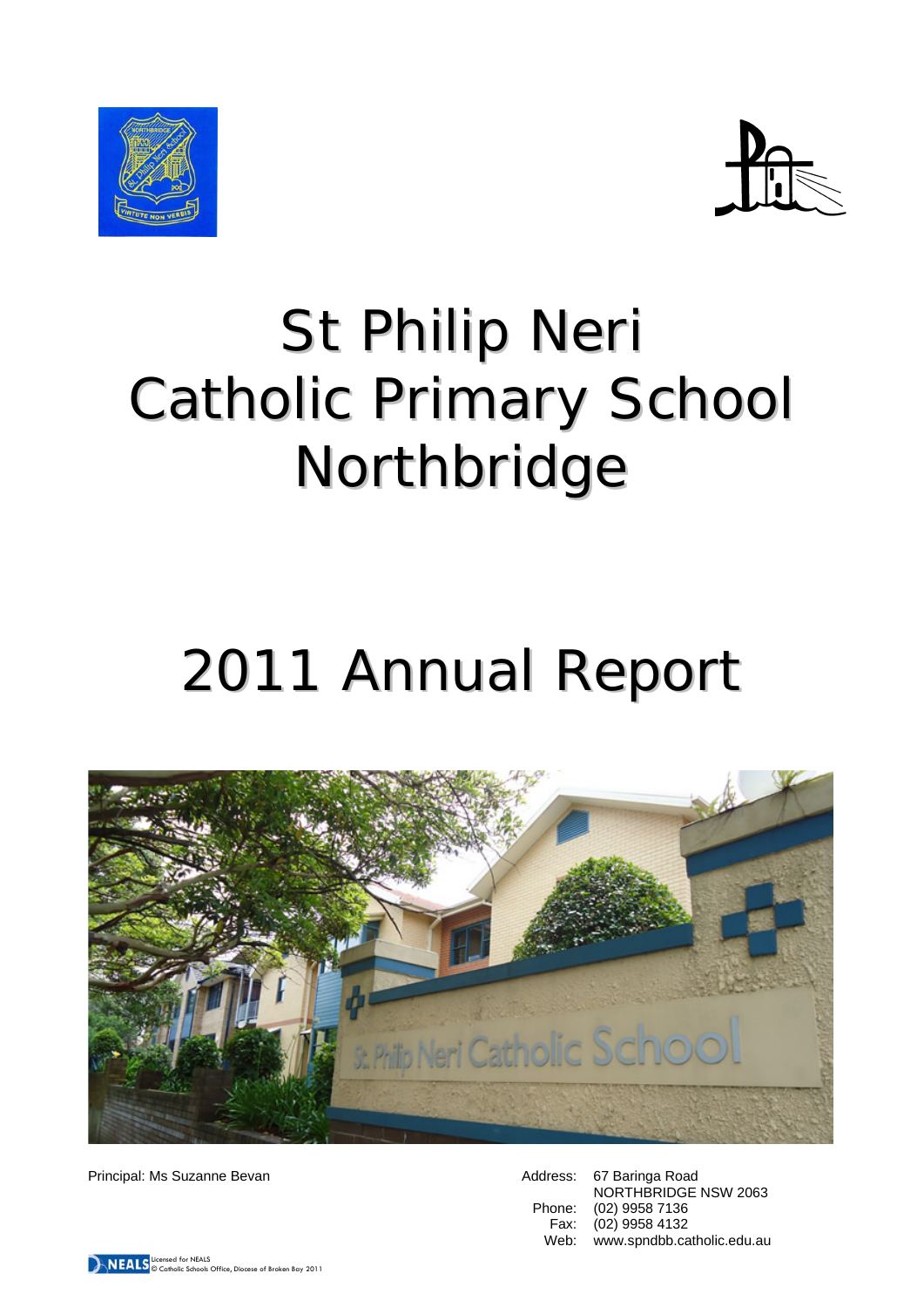

## **1. Message from Our School Community**

## **1.1 Message from the Principal**

2011 for the St Philip Neri Catholic School Community has been another highly productive and successful year. We have continued to strengthen our practice of working collaboratively with the Parish to ensure that the foundation of our ministry is the Gospel values lived and taught by Jesus Christ. We continued with the fourth year's implementation of our Strategic Management Plan and also the tradition of providing a quality teaching and learning Catholic environment that meets the needs of each child whilst working in partnership with all stakeholders in the school community.

The commitment to the implementation of our Strategic Management Plan continued whereby we:

- catered for all students' learning needs;
- provided professional learning support for all staff; and
- further developed distributive leadership in the St Philip Neri Catholic Primary School community.

This year we underwent our School Review. The basic purpose of the review was to:

- a) provide external validation for and critique the school's self-evaluation report and its recommendations; and
- b) make constructive suggestions to assist the community to build on, and further develop, the framework of strategic directions and goals which it intends to use as a focus of its efforts in school improvement in the immediate future.

In undertaking this review as a community we targeted the following three domains:

- Catholic Life and Mission
- Teaching and Learning
- Pastoral Care

All stakeholders in the St Philip Neri community were involved in this vital process via a survey whereby we ascertained our needs, reflected on them and collaboratively carved out our direction to meet these needs. We aim to achieve this following the processes of shared understanding, consistency, clarity and professional learning.

Areas which we collaboratively decided required further work and direction were the following:

- **Catholic Mission**
- Improved communication between parish & school.
- **Teaching & Learning**
- Increasing learning gain for all students.
- **Pastoral Care**
- Parent workshops on behaviour management/conflict resolution.

As a result of the School Review Process, we identified our needs and carved out a future plan for the St Philip Neri Catholic School community via collaboratively developing our new Strategic Management Plan for the next three years. Our new plan incorporates development of the following three strategic areas:

**Catholic Life and Mission:** By the end of 2014, there will be a stronger engagement in the mission of the Church, integrating faith and life.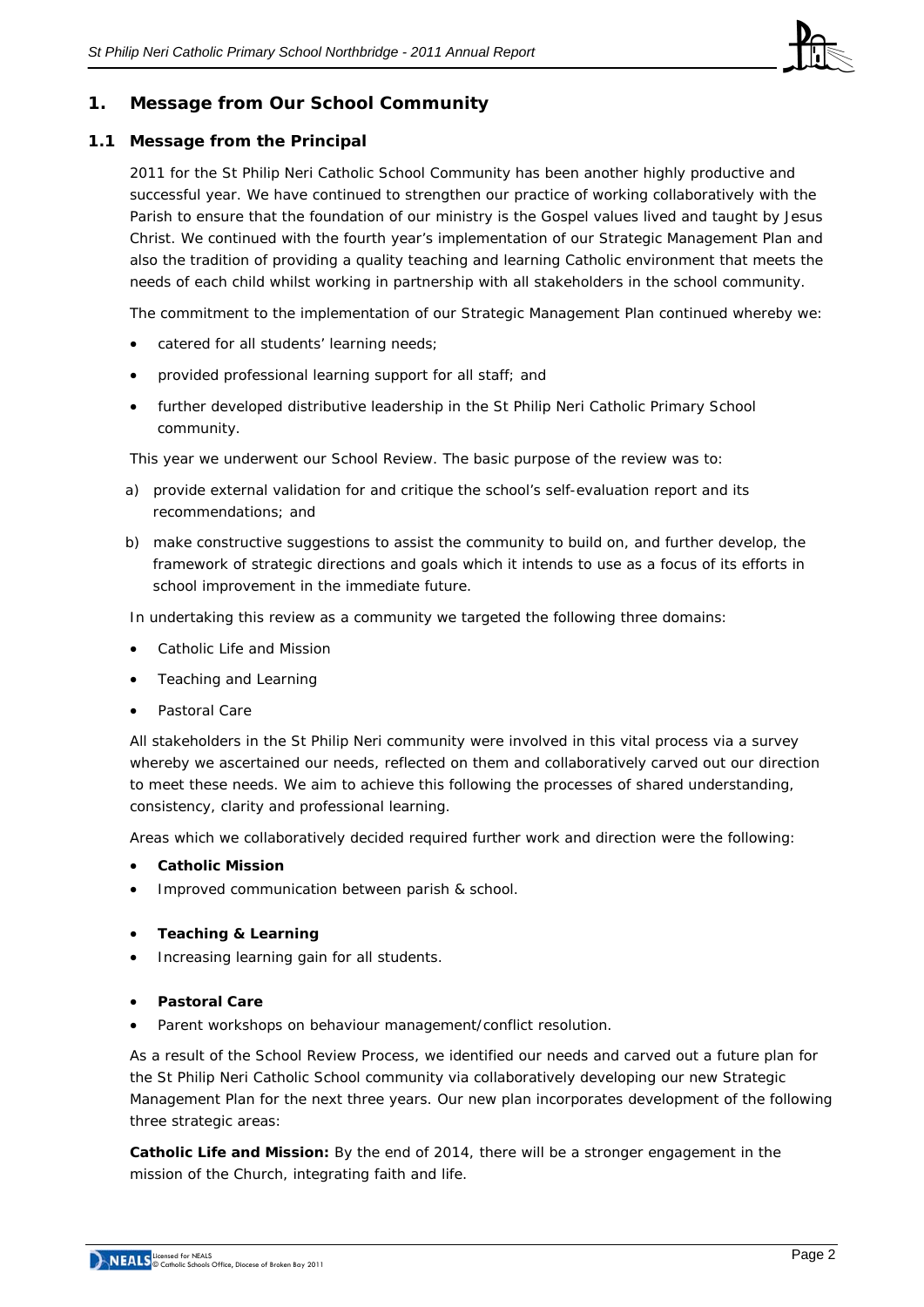

**Teaching and Learning:** By the end of 2014, we will transform learners and their learning through agreed principles.

**Pastoral Care:** By the end of 2014, we will promote student wellbeing and responsibility to reach out.

As a community we believe that the foundation of our ministry is the Gospel values lived and taught by Jesus Christ, which are reflected in our school motto of **Deeds not Words**. In our ministry we will continue to promote quality teaching and learning in a Catholic environment, which fosters the participation and collaboration of all members. A very valued part of this process is working in partnership with parents in the education of their children.

This year at St Philip Neri Catholic Primary School has been enjoyable and rewarding, and one where the importance of community has been emphasised. I believe that as a community we will continue to move from strength to strength as we aim to provide the best possible education for all of our students. I anticipate the continued support of the school community as we journey together to meet future challenges and implement our new Strategic Management Plan, which carves out a new plan for the next three years. Our main aim is to ensure the sustainability and ongoing development of a quality teaching and learning facility in the 21<sup>st</sup> century.

## **1.2 Message from the Parent Body**

First and foremost is to thank parents, both on the Executive and within the broader St Philip Neri community for their on going support. You continue to surprise and delight with your genuine enthusiasm for your children and the general school community.

Thank you to the long term members of the P&F Executive who will be stepping down at the end of the year and the new 2012 P& F Executive who will be providing parent leadership to the school community.

As always the Uniform Shop is the silent member of the P &F. It provides a very handy service to the parents and is also a reliable revenue stream for the P&F. Thank you to all the volunteers who make it possible.

Once again the P&F, together with the class parents, has hosted a number of very successful functions this year aimed at building the fabric of our school community by providing opportunities for parents, students, teachers and grandparents to interact.

Social Justice is now firmly on our agenda as an issue that the P&F supports within the school community. It has been a fantastic opportunity to be closely aligned to the students, in particular the SRC Social Justice Committee, and the relationship that they are building with a school in Far Western NSW. All the profits from our 2011 initiative HOMEMADE our school cookbook has been donated to Goodooga Central school in support of their cultural garden and some literacy initiatives.

It is with great delight to say that we have spent everything we have raised plus some. Last year it was computers and this year it's a brand new playground!

St Philip Neri went through School Review this year and parents had the opportunity to affirm the positive parent community at St Philip Neri and the fabulous job Sue Bevan and her team do here with our children.

2011 was a very successful year and we put the school motto "Deeds not Words" into action.

P & F President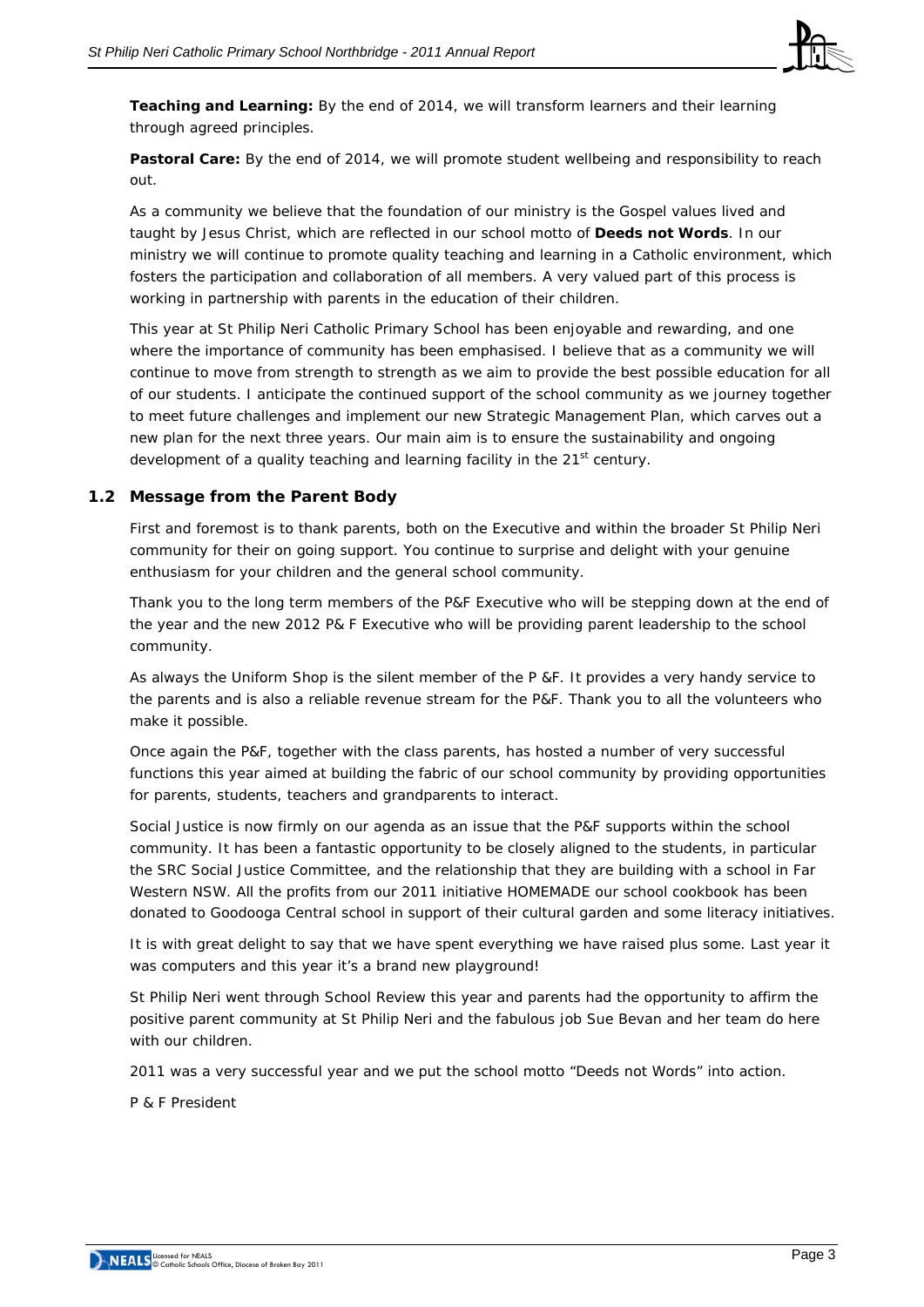

## **1.3 Message from the Student Body**

2011 was another full and exciting year. It began with our Year 6 students taking on leadership roles and along with Year 4, becoming buddies and friends with the new Kindy children. These leadership roles gave them a real sense of what it meant to be a leader, show maturity and be responsible through their actions. Our buddy system was great for everyone.

As a Catholic community, we have participated in many Masses and liturgical celebrations including those special days for the ANZACs, Mothers and Fathers, Remembrance and St Philip Neri. With the help of our parents and teachers, our Sacramental Program has been a huge success with many students making their first Reconciliation and First Eucharist this year.

The opening of our new Learning Centre will be remembered as a day of great celebration. Despite the rain, our community came together for the formal blessing and opening of the spectacular building. As our School Captains said: 'The new learning area enables us to continue to stretch our thinking, expand our love of learning, not only through reading and researching, but also to have engaging conversations and experiences across all Key Learning Areas.'

Our SRC leaders were responsible for organising our fundraising days. These included events such as 'Treat Days', '20c Lines' and 'Jellybean Guessing Competitions. Our newest idea was the 'Nude Food Day'. All money raised went to our sister school in Goodooga. These are a fun way to make a difference and help support others.

As every year, we have had many exciting learning opportunities. Some of the outstanding ones include these: Every student participated in the school's public speaking program. We loved it! And our audience loved it! Two of our Year 6 students proudly represented our school at the Cluster Finals. Maths Olympiad challenged our thinking and our great results showed how much we enjoyed it. 'Healthy Harold' returned and we learnt how to make healthy decisions through the Life Ed program.

'Book Week' was another fun event. Imagine a whole week celebrating books! The highlights were dressing up and meeting Duncan Ball, who was very funny and even the teachers laughed as he read from his books. Who will ever forget the Book Parade with our creative flair on full view for all to see?

Stage 3 presented the outstanding 'Night of the Notables' for an impressed audience. Students learnt a massive amount not only from their own notables, but also from others' notables. Debating with other students from Catholic schools was an exciting challenge for Stage 3. What a way to apply our skills and have fun! The trip to Canberra was another highlight, when students could learn in context.

We love sport at St Philip Neri and again this year, we tried to incorporate as many physical activities as possible into the school calendar. 'Marty Sport' was a regular highlight followed by gymnastics for one term. Sports Carnivals bring out the best in us and we loved participating in athletics, swimming, soccer, netball, tennis, cricket, rugby, basketball and 'Surf Ed'. Added to this were the countless hours of choreography in preparation for our Christmas Concert. 'Colour It In', saw every class present a dance of a different colour. The teachers enjoyed it as much as the students….and the audience! We can all say with 100% confidence that the 2011 Christmas Concert was the best yet.

We extend our gratitude to our Principal, teachers, staff and parents for their ongoing support of all of us and all that we do here at St Philip Neri. What a year! What a future!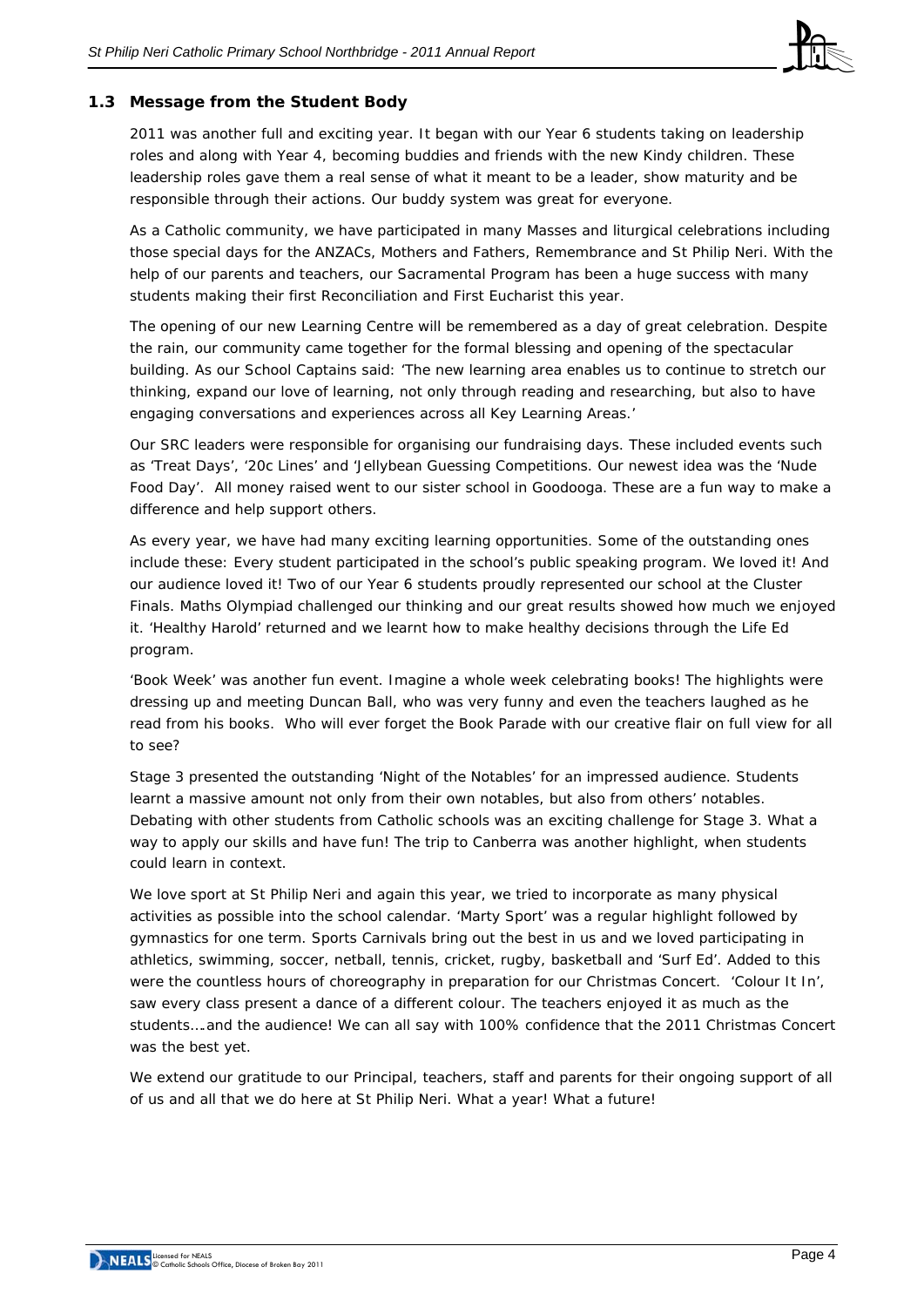

# **2. School Profile**

St Philip Neri Catholic School is a single stream primary school for boys and girls located in Sydney's lower North Shore in the suburb of Northbridge. It is the most southern school in the Diocese of Broken Bay. The majority of students reside within the local parishes of Northbridge and Naremburn.

In recent years enrolment growth has stabilised. There is a great demand for places in our classes from Kindergarten to Year 4. Some children leave at the end of Year 4 to attend private Catholic schools. This year we have welcomed our "bubble class" concept whereby we have had two kindergartens. This has been a great success and these children have transitioned into school exceptionally well. They are now looking to bubbling through as two Year One classes. Due to the insufficient enrolments for Year 5 and 6 for 2011 we formed a "Stage 3 "class or what is better known as a composite 5/6 class. This class has been very successful and are ready to enter their second year in the cycle as a Stage 3 class.

The school has a fine reputation in the wider community. We offer students a rich, relevant and varied curriculum, a dedicated staff, a nurturing environment and an authentic Catholic community that is striving to live out its school motto: "Loving in Deeds, Not Just in Words". We aim to provide the best education for our students via the processes of shared understanding, consistency, clarity and professional learning.

## **2.1 Student Profile**

The following information describes the student profile for 2011:

| Girls |     |     | Boys LBOTE* Indigenous Total |     |
|-------|-----|-----|------------------------------|-----|
| 101   | 109 | 18. | O                            | 210 |

\*Language background other than English

## **2.2 Enrolment Policy**

The Diocese of Broken Bay has established an **[Enrolment Policy](http://www.cso.brokenbay.catholic.edu.au/resources/pdfs/Policy-Enrolment_Apr2006.pdf)**† which is implemented by all systemic schools in the Diocese.

The implementation of this policy is monitored by the Catholic Schools Office.

†Copies of this policy and other policies in this report may be obtained from the Catholic Schools Office website at: <http://www.csodbb.catholic.edu.au/about/index.html>or by contacting the Catholic Schools Office.

## **2.3 Staff Profile**

The NSW government requires that this report detail the number of teachers in each of the following categories:

- c) have teaching qualifications from a higher education institution within Australia or as recognised within the National Office of Overseas Skills Recognition (AEI-NOOSR) guidelines
- d) have qualifications as a graduate from a higher education institution within Australia or one recognised within the AEI-NOOSR guidelines but lack formal teacher education qualifications
- e) do not have qualifications as described in (a) or (b) but have relevant successful teaching experience or appropriate knowledge relevant to the teaching context. Such teachers must have been employed:
	- to 'teach' in NSW before 1 October 2004 (either on a permanent, casual or temporary basis), and
	- as a 'teacher' during the last five (5) years in a permanent, casual or temporary capacity.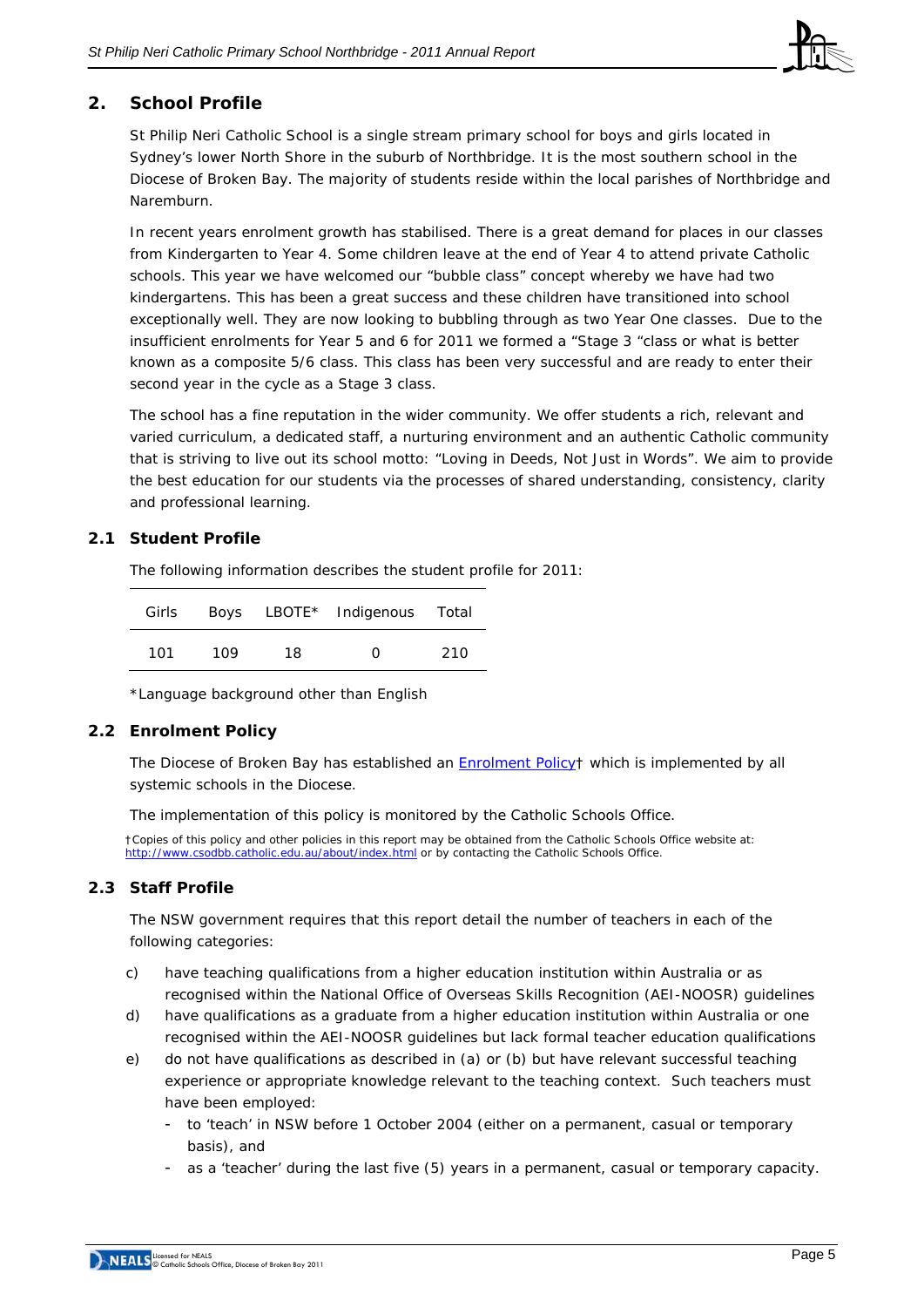

| a  | n | C. | Total |
|----|---|----|-------|
| 13 | 0 |    | 13    |

Further information about the staff profile can be found in the School Facts section of the school's profile page on the *My School* website.

## **2.4 Teacher Attendance and Retention Rates**

The average teacher attendance rate during 2011 was 98%. This figure does not include teachers on planned leave.

The teacher retention rate from 2010 to 2011 was 100%.

## **2.5 Teacher Satisfaction**

In a recent survey teachers were asked to convey their satisfaction of teaching at St Philip Neri Catholic Primary School. The findings were as follows:

#### **Discipleship**

- Cohesiveness between all members of the Catholic community brought about by shared values and characterised by:
	- o Positive staff relationships
	- o Commitment to building School /Parish partnership
	- o Supportive community
- Culture of collaboration and commitment to the school mission and purpose characterised by:
	- o Strong leadership
	- o Positive encouragement
	- o Pride in our work
	- o Sharing of wisdom and experience
	- o Generosity
	- o Whole school commitment
	- o Shared belief in the innate dignity of the individual
	- o Opportunities for faith formation
	- o Commitment to faith tradition
	- o Integration of faith and life
	- o Collaborative and flexible approach to building resilience and leadership capabilities of individuals through promoting positivity, celebrating success and implementing whole school initiatives

#### **Strong Learning Culture characterised by:**

- High expectations
- Enthusiasm for learning
- Celebration of hard work and commitment
- focused and ongoing professional learning
- sharing of expertise and wisdom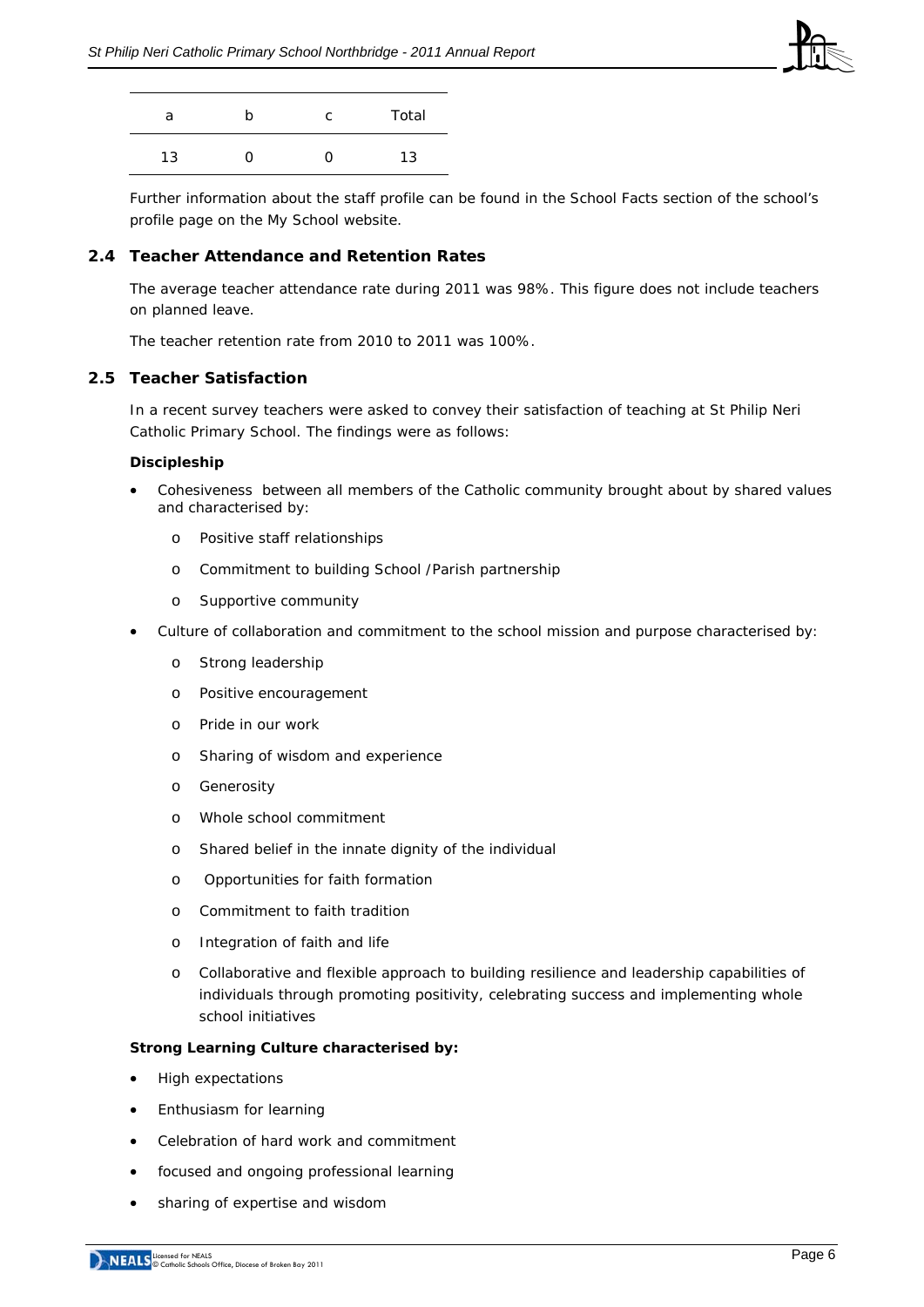

- Students view themselves as successful learners
- Target setting
- Safe learning environment
- Encouraging & supportive learning environment
- Competitive
- Success is encouraged
- Strong parental support
- Targeted professional learning opportunities for staff
- Staff commitment, collaboration and motivation
- Collaboration and open accessible communication
- Community commitment and responsibility
- Professional learning support
- Critical reflection
- Targeted professional learning for staff and parents
- Strategic approach to planning and resourcing
- Whole school commitment and consistent message and approach
- **Flexibility**
- Appropriate and adequate resourcing
- Effective pedagogical practices K-6
- Future focused- exit outcomes
- Targeted professional learning for staff and parents
- Strategic approach to planning and resourcing (including technology)
- Implementation of growth points framework
- Greater focus on the individual learner
- Analysis of assessment data to inform teaching
- Application of research based framework (LTLL)
- Whole school approach to teaching and learning in Mathematics and Literacy has improved student performance
- Commitment to engaging and challenging all students in their learning
- Authentic assessment and use of data.

## **Resources**

## **Physical Resources**

**Excellent learning resources** *Learning centre, classroom set-up, high socio-economic background* 

## **Technical Resources**

• Current technology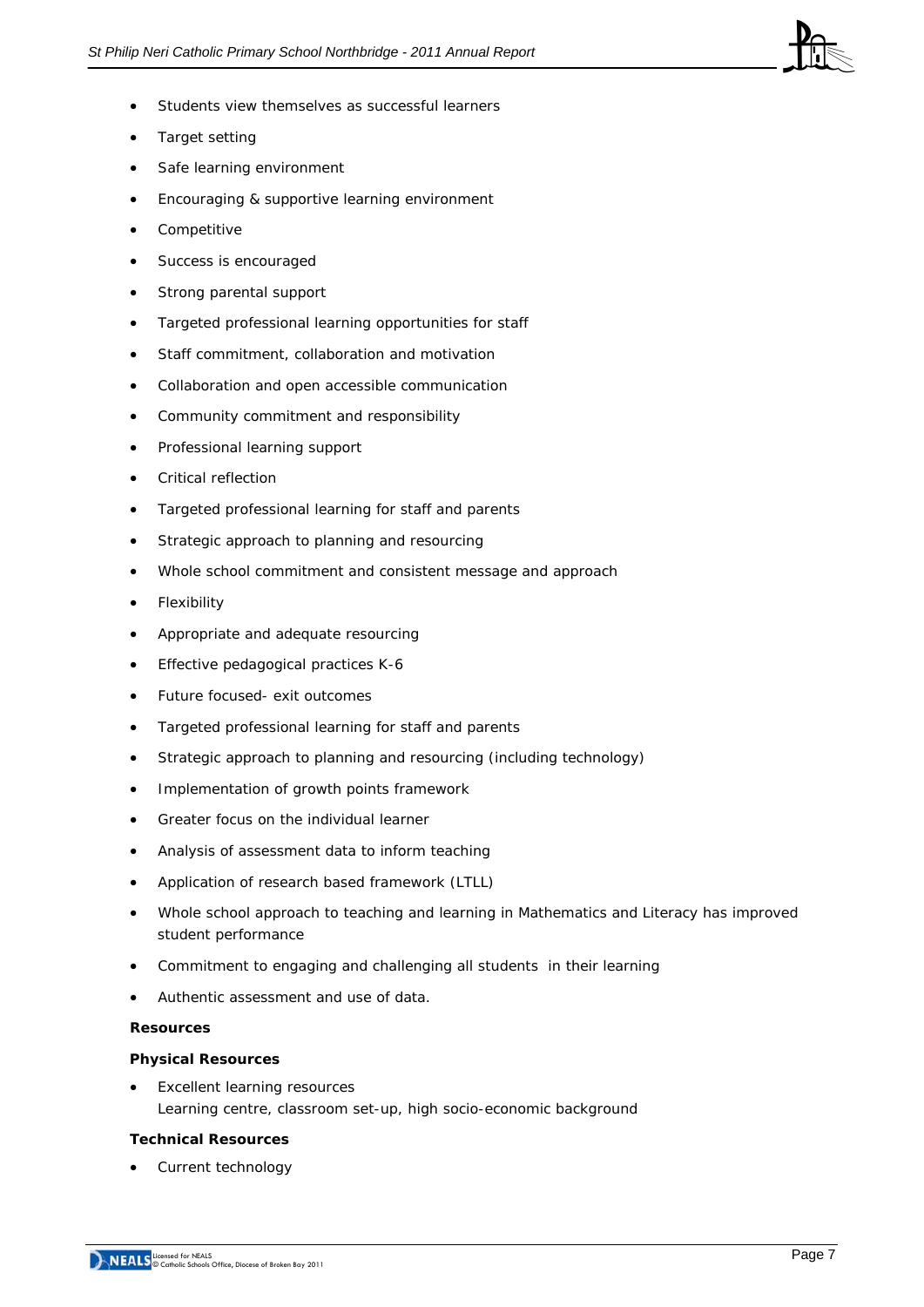

#### **Human Resources**

- Curriculum knowledge
- Professionalism of staff
- Strong parental support
- The structure of St Philip Neri's Curriculum which places emphasis on promoting leadership which contributes to building leadership qualities in **all** students.
- In conclusion one could say there is a high level of teacher satisfaction at St Philip Neri Catholic Primary School.

## **2.6 Student Attendance and Retention Rates**

| Year           | Average student attendance<br>rate (%) |
|----------------|----------------------------------------|
| K              | 95%                                    |
| $\mathbf{1}$   | 93%                                    |
| 2              | 95%                                    |
| 3              | 93%                                    |
| $\overline{4}$ | 95%                                    |
| 5              | 99%                                    |
| 6              | 96%                                    |

The average student attendance rate for 2010 was 95%.

**Management of non-attendance:** In order for students to reach their full potential it is of paramount importance that they attend school regularly. While it is the parents' legal responsibility under the Education Act to ensure that their children attend school regularly, our staff as part of their duty of care, monitor all absences and work in partnership with parents to support and promote the regular attendance of students. In doing so the school, under the leadership of the Principal:

- provides a caring environment which fosters in students, a sense of wellbeing and belonging
- maintains accurate records of student attendance
- implements policies and procedures to monitor student attendance and to address nonattendance issues as and when they arise
- communicates to parents and students, the school's expectations with regard to student attendance and the consequences of not meeting these expectations
- recognises and rewards excellent and improved student attendance.

School attendance records also contain information regarding student absences including reasons for absence and documentation to substantiate reasons for absences. Teachers are required to monitor non attendance diligently on a student by student basis and to bring to the attention of the Principal immediately any unexplained absences, non attendance of a chronic nature, or reasons for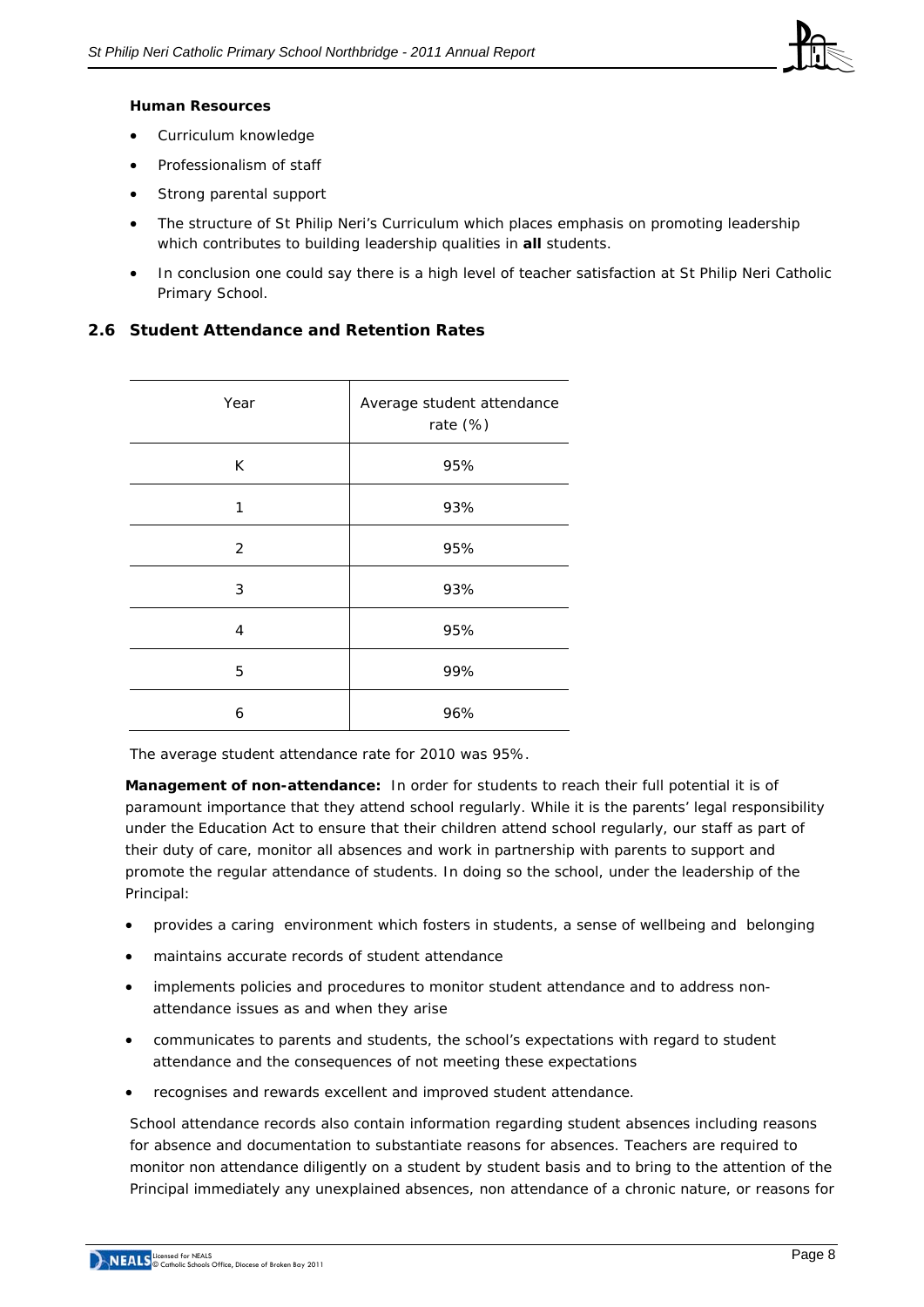

non attendance that cause concern. Matters of concern are referred to the Principal, the Catholic Schools Office and the relevant Department of Education and Training officer where appropriate.

Where a student is not able to attend school for a prolonged period of time due to a medical condition or illness, the school in collaboration with parents provides resources to contribute to the student's continuum of learning where possible.

The Catholic Schools Office monitors each school's compliance with student attendance and management of non attendance on an annual basis as a minimum, as part of the system's School Review and Development processes.

## **2.7 Student Satisfaction**

We implemented a survey to ascertain the level of satisfaction of students K-6. Their satisfaction level was extremely encouraging and included the following:

- Working in a variety of ways independently, groups, pairs
- Changing work groups regularly
- Being able to achieve
- Challenges with which that they are presented
- Learning new things
- Working interactively
- Prayer life and Religious Education
- Being provided with the opportunity to be involved in creative tasks such as art, performing in musicals and dancing
- The curriculum that is taught at SPN particularly the Maths, Art, HSIE, English, Sport, Music and Science…..*one could say all Key Learning Areas!*
- Being able to make choices and decisions about my own learning
- Socialising while having fun with learning
- The opportunities provided for researching, experimenting and extending my knowledge
- **Technology**
- The Buddy System
- Come On Kids Program
- DEAR Program
- **Mathletics**
- Our School Library and Learning Centre.

The students clearly articulated their high level of satisfaction with St Philip Neri Catholic School.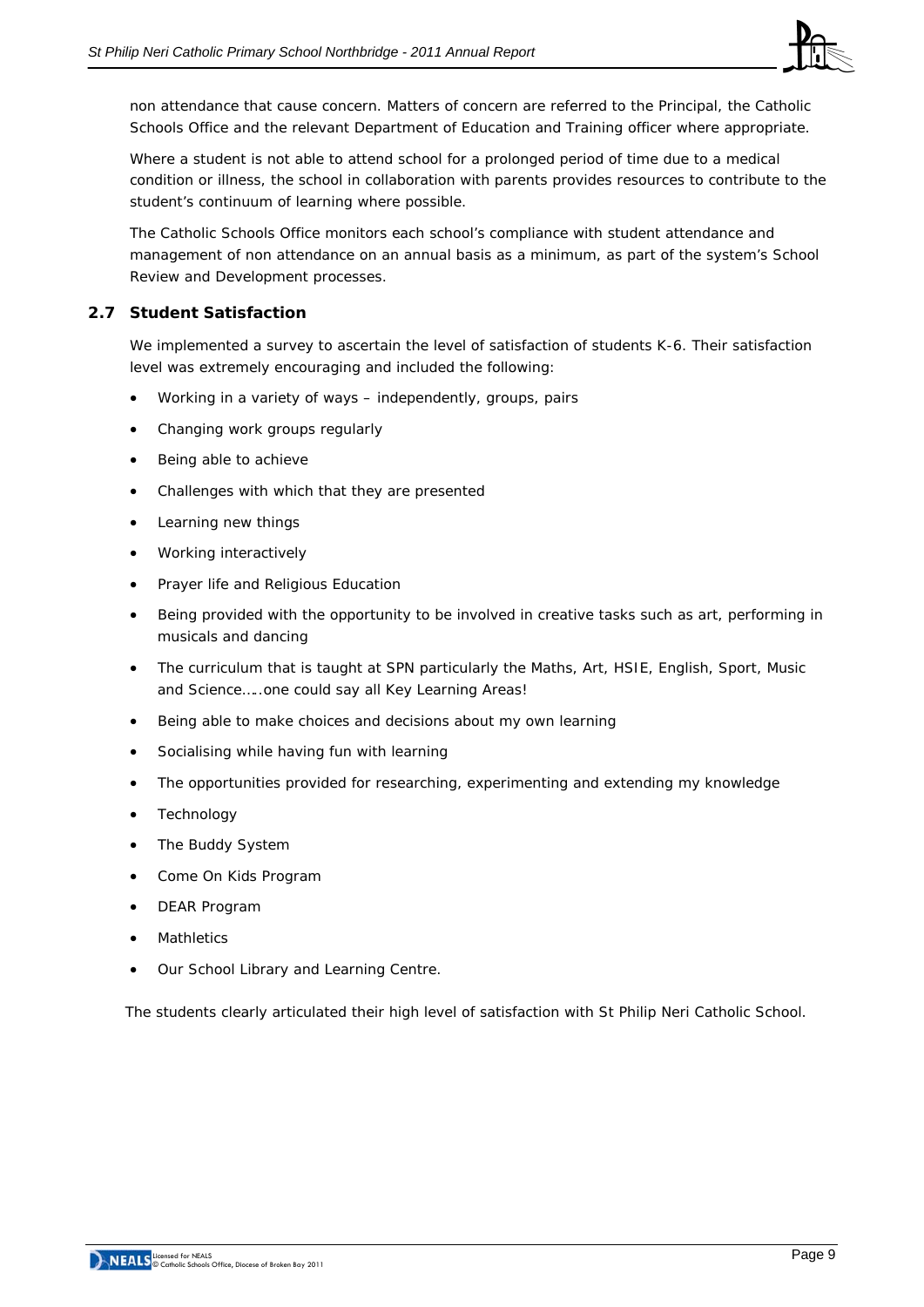

# **3. Catholic Life and Mission**

## **3.1 Catholic Heritage**

St Philip Neri Catholic School was opened in 1925 by the Sisters of St Joseph and until 1983 was known as St Ciaran's. The name was then changed to St Philip Neri to be the same as the parish church. The school and parish are named after St Philip Neri, an Italian saint, who lived from 1515- 1595. He is generally remembered as a humanist who was fond of holding informal prayer meetings and instructional gatherings. St Philip Neri was the founder of the Congregation of the Oratory, a society of priests that greatly aided the reform of the Church, and still exists today. He was generally known and loved as the Apostle of Rome.

The School Mission Statement acknowledges our community as a community of disciples of Jesus, working in partnership with the parents and parish and being inspired by our School Motto. The school is committed to educating and forming children in the faith and offering them an experience of following Jesus by celebrating and living out what it means to be Catholic.

## **3.2 Religious Life of the School**

This year the students in Year 6 participated in the Year 6 Religious Education Test. We were extremely pleased with the results which consisted of 3 High Distinctions, 7 Credits and 1 Participation award.

Celebration of prayer and liturgy is integral to daily life at the school. Classroom prayer is a daily ritual and teachers provide the children with a variety of prayer experiences. Parents are on occasion invited to attend prayer celebrations in the classroom. The school prayer is prayed at whole school gatherings. The school day concludes with a whole school prayer.

As a community we have the opportunity to celebrate through Mass and Liturgy. The Parish Priest works with staff in the preparation of masses.

The school year commenced with a Mass that was followed by the presentation of badges to the school leaders.

The children were also involved in masses for Ash Wednesday, St Philip Neri Day, Grandparents' Day, St Vincent de Paul Appeal and Thanksgiving for the School Year. Each Monday a class attends the Parish Mass.

Through Liturgy we celebrated Holy Week, Easter, Mary MacKillop, Mission Week, Advent and Graduation. We also held a farewell liturgy for our Parish Priest.

Mary MacKillop was remembered this year on the anniversary of her death, August 8 with a school liturgy.

St Philip Neri's feast day was celebrated late this year as Stage 3 was away on camp. The day involved a mass and a whole school picnic celebration followed.

Resources have been increased to support the modules that are being taught in each grade. Religious Education work samples are included in student portfolios and are based on the outcomes in the modules. Children have an opportunity to attend a weekly parish mass once a term. Each class has the opportunity to prepare a focus mass once a year. This focus mass involves the school, parish and local communities. Families are also a feature in the mass as it occurs at the Sunday Liturgy. Our two Kindergarten classes joined together for a very special focus mass at St Leonard's Church Naremburn.

Staff took turns organising staff prayer on a rotational basis. The Assistant Principal attended the Assistant Principals' Spirituality Conference, the Religious Education Co-ordinator and the Principal attended various Bishop/Clergy/Principal days as well as the Principals' Conference.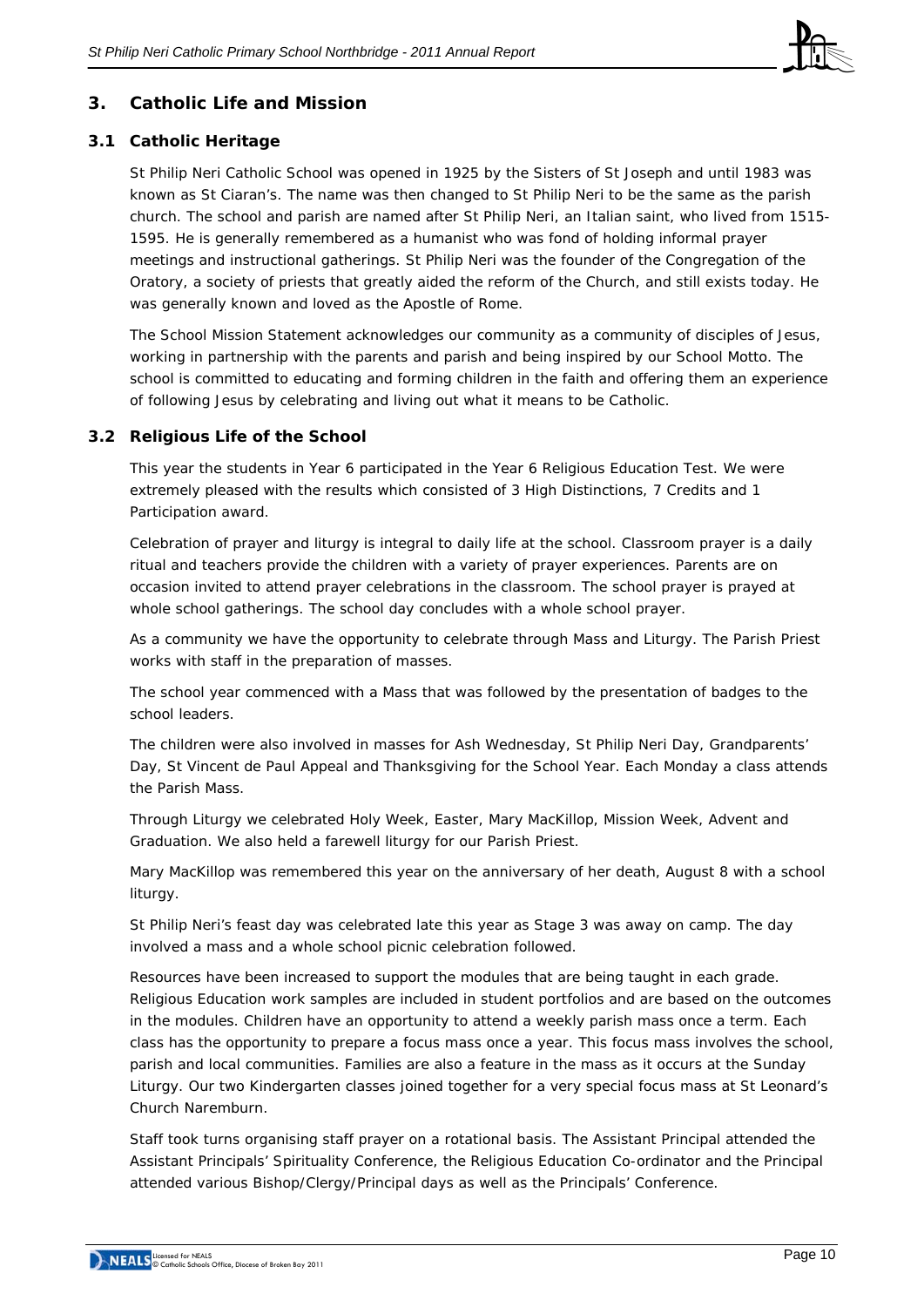

The Principal and Religious Education Coordinator convey to parents various aspects of Catholic Life and Mission through the weekly newsletter. Parents are always welcomed at masses, liturgies and classroom prayer celebrations. This year, mothers joined us for a liturgy to celebrate Mother's Day and the children welcomed their fathers at a Father's Day breakfast. Our Kindergarten parents are responsible for organising and conducting Children's liturgy at the Parish Sunday Mass*.* 

The school works closely with the Parish Priest. There is a strong relationship between the school and all parish staff. The parish and school often share resources.

The school supports the sacramental programs and is involved in the preparation of the Liturgy for each sacrament. This year 32 children from the school were enrolled in the Confirmation Program, 30 in the First Holy Communion Program and 30 in the Reconciliation Program.

Three parent co-ordinators organised the programs and liaised with the school and parish.

Parent co-ordinators facilitated the program by organising parent leaders for sacramental groups, liaising between Parish, school and parents and organising the logistics for the actual Sacrament celebrations.

During the year each class was responsible for a Sunday liturgy and class teachers and parents were involved in the preparation. The Parish Priest spent time with the class prior to the mass and together they discussed the readings and prayers for the liturgy.

The school has been supportive of parish programs. At Christmas and as an integral part of the school's Advent program we worked with the St Vincent de Paul members to provide gifts for the Waterloo community.

Diocesan celebrations are attended by the school community and this year our Student Representative Council members attended the Mission Mass. All teachers attended the Diocesan Schools Staff Mass. Our Year 6 students attended the Cluster Mass at the Cathedral at Our Lady of the Rosary, Waitara.

The Principal and Religious Education Coordinator attended Ministry for Teachers 11 course and they convey to parents various aspects of Catholic Life and Mission through the weekly newsletter. Parents and parish community are always welcomed at masses, liturgies and classroom prayer celebrations. Our Kindergarten parents are responsible for organising and conducting Children's liturgy at the Parish Sunday Mass. This year the mothers have continued on with last year's initiative of a meditation group for mothers. The group meets every Tuesday evening and it is facilitated by Christian Meditation NSW Chapter.

Students from our school community were involved in a Christmas Ecumenical Christmas Carol celebration at Northbridge Oval.

## **3.3 Catholic Worldview**

As a Catholic school we are committed to developing our children to contribute positively to the wider community. In all aspects of school life we seek to present to children the Catholic Worldview. Within the school, the local community and the wider world community, students are made aware of the need for justice. This is an essential part of our faith development.

Through the Social Justice Program children are given opportunities to respond to social justice issues throughout the community. In 2011 we have supported local and world communities. Since 2010 our Social Justice Program with the assistance of St Vincent De Paul, has made a commitment to continue their support for Goodooga Central School. The population in Goodooga is largely indigenous and assistance is required to fund reading and cultural projects. Our partnership with Goodooga Central School has strengthened throughout 2011. The St Philip Neri School's P&F has also contributed to this project. They have provided funds raised from the selling of their cookbook,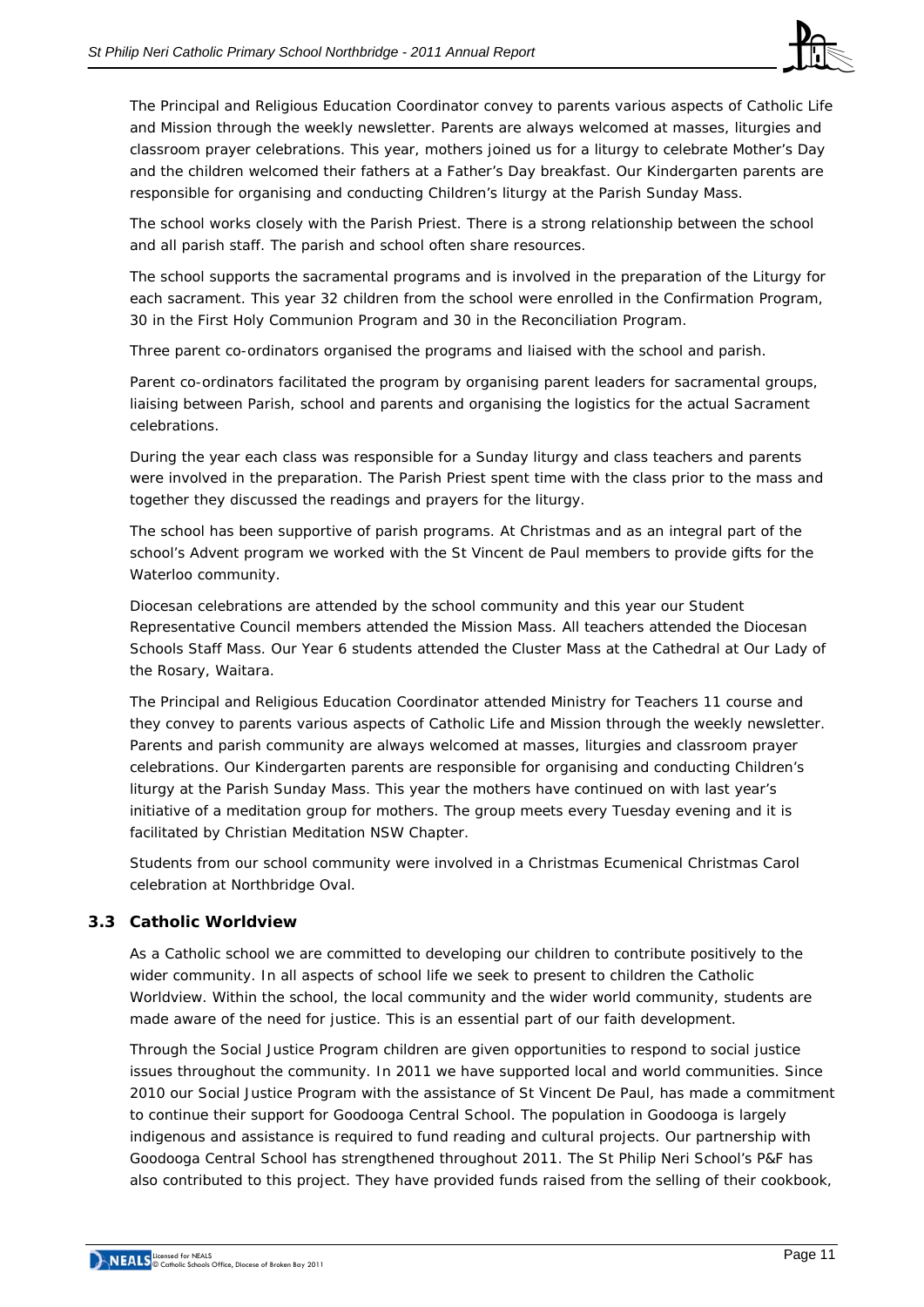

Homemade. They are also planning to donate the children's old playground equipment which they will transport to and assemble on the site of Goodooga Central School.

Support has primarily been monetary at this stage with funds raised from all class treat days going towards expanding the cultural garden at the school. The garden will be a place to grow bush tucker, a meeting place for elders and an outside learning area. We have also assisted the school to build up their reading resources.

Children from various classes at St Philip Neri have been writing to the children at Goodooga Central School. Kindergarten has even written a book which explains life at St Philip Neri which they have sent to Goodooga.

The students from St Philip Neri are currently working with Catholic Schools Office ICLT team to develop a relationship via Skype with the students of Goodooga. The children of St Philip Neri Catholic School are committed to their sister school in Goodooga and are constantly investigating ways of supporting them through our Social Justice Program. This year our senior Student Representative Council members addressed a P&F meeting explaining their work with Goodooga Central School and asked for their continued assistance in supporting this worthwhile project so as they can make a difference in the lives of these children at Goodooga.

Our commitment to Caritas continued throughout 2011 with Project Compassion support and proceeds from our 20c lines. Also one treat day was dedicated to raising funds for Catholic Mission in Peru to support women in poverty.

Our Christmas appeal involves supporting St Vincent De Paul in supplying Christmas foods for hampers and children's Christmas presents.

## **3.4 Professional Learning in Catholic Life and Mission**

The Diocese of Broken Bay has established a policy on the [Professional Requirements for the](http://www.cso.brokenbay.catholic.edu.au/resources/pdfs/Policy-Rqs_Accrd_Tchrs_RE.pdf)  [Accreditation of Teachers of Religious Education](http://www.cso.brokenbay.catholic.edu.au/resources/pdfs/Policy-Rqs_Accrd_Tchrs_RE.pdf) which is implemented by all systemic schools in the Diocese.

One of our teachers is continuing in the Graduate Certificate in Arts Theology.

In November, the Religious Co-ordinator and Year Three teacher attended the REC Day where they attended various workshops. Liturgical Dance, Social Justice (Caritas) and Christian Meditation were amongst the workshops attended. The new Missal settings have been implemented since November 2011.

In 2011, the REC and the Principal attended Ministry of Teaching 2.

The REC has commenced her studies in the Masters of RE.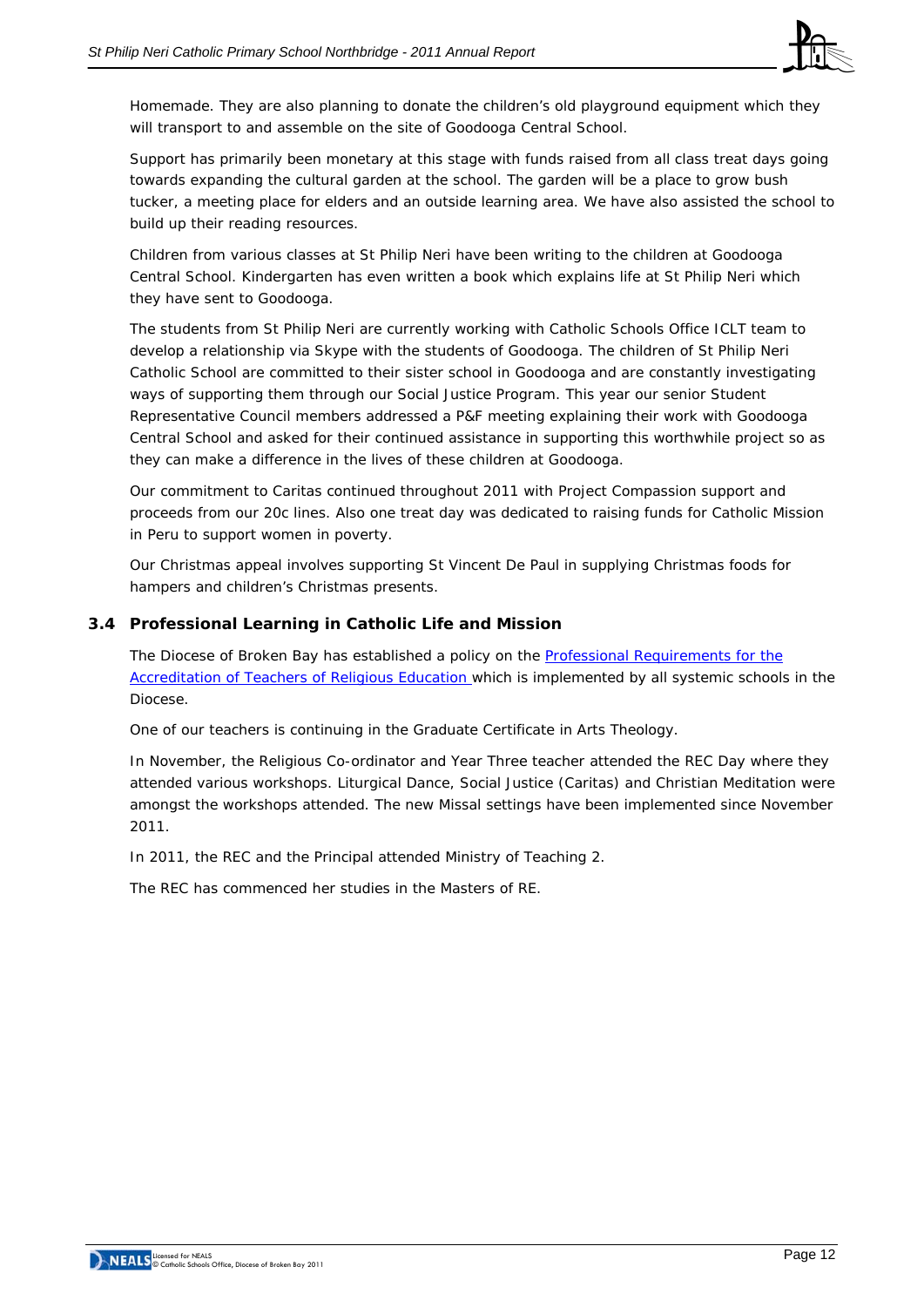

## **4. Pastoral Care**

## **4.1 Diocesan Policies**

The Diocese of Broken Bay has established [Pastoral Care](http://www.cso.brokenbay.catholic.edu.au/resources/pdfs/Policy-Pastoral_Care_Oct05.pdf) and [Student Discipline](http://www.cso.brokenbay.catholic.edu.au/resources/pdfs/Policy_-_Student_Discipline_Policy_Oct05.pdf) Policies which are implemented by all schools in the Diocese.

The implementation of these policies is monitored by the Catholic Schools Office.

## **4.2 School Implementation of Diocesan Policy**

In fulfilling the school's mission to provide children with an experience of being part of a community of Catholic disciples of Jesus, the school has maintained and reviewed a number of programs within the school in 2008.

St Philip Neri Catholic Primary School has a Pastoral Care and Behaviour Management Policy that is derived from Diocesan policies. The full text of this policy can be found at:

<http://www.dbb.org.au/schools/stphilipneri/> The staff continue to follow and implement the procedures from this policy to manage behaviour in the playground and classroom. Both policies seek to ensure that all members of our community, whilst at the school, experience a safe, happy and secure environment.

## **4.3 Pastoral Care of Families**

The deeply committed and authentic relationships that underpin our community are a defining feature of St Philip Neri Catholic School. The school provides opportunities to nurture and grow relationships both formally and informally within the life of the school.

All classes have two class parents who provide a network of contact and support for all families. They also act as a point of liaison with the school in times of crisis or particular family need. The North Shore Cluster School Counsellor has worked closely with a number of children and their families.

The School Counsellor has continued to be an invaluable resource person who is able to provide initial diagnosis, ongoing counselling support or referral to an appropriate agency, if necessary.

## **4.4 Resolving Issues**

The Diocese of Broken Bay has established a [Complaints Handling Policy](http://www.cso.brokenbay.catholic.edu.au/resources/pdfs/Policy-Complaints_Handling.pdf) which is implemented by all schools in the Diocese.

The implementation of this policy is monitored by the Catholic Schools Office.

## **4.5 Occupational Health and Safety**

Each school is required to implement and comply with the Diocesan School System Occupational Health and Safety Management System (OHSMS). This system reflects the current statutory requirements for OHS and complies with the Australian Standard for OHS Management Systems. The OHSMS adopted by the CSO for Broken Bay Systemic Schools has been designed to address general health, safety and welfare matters and also to take account of specific issues that apply to school communities. The management system supports the provision of a 'safe and supportive' environment for all students as well as taking into account the health, safety and welfare of staff, visitors and contractors to the school site.

Principals, in consultation with the relevant CSO personnel, are responsible for monitoring the school's compliance with OHS legislation and for the implementation of the management system in keeping with the Catholic Schools Office's Annual OHS Plan. External OHS system audits are conducted across a sample of schools each year to validate the implementation of the management system.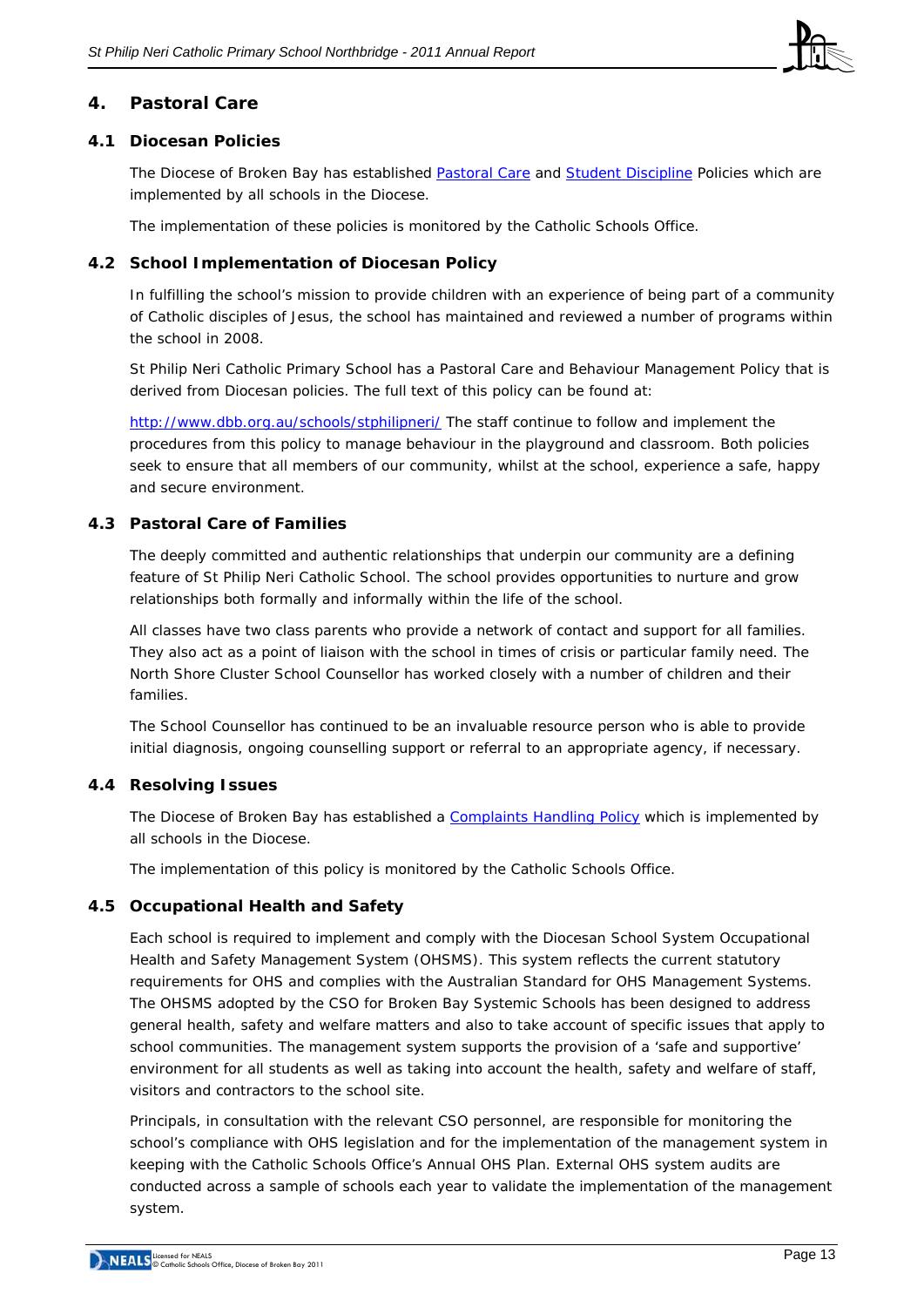

# **5. Excellence in Teaching and Learning**

## **5.1 Quality Teaching and Learning**

St Philip Neri Catholic Primary School is committed to "providing quality education that strives to meet the needs of every child." The curriculum is underpinned by Catholic values and the school's Mission Statement. The school endeavours to articulate a Catholic Worldview by expressing values as a Catholic perspective statement within each of our curriculum policies.

The mandatory requirements of the Diocese and the Board of Studies were adhered to. Classroom teachers followed the Board of Studies syllabus for each of the six Key Learning Areas: English; Mathematics; Science and Technology; Human Society and its Environment (HSIE); Personal Development, Health and Physical Education, and Creative Arts. The Diocesan curriculum was followed for Religious Education.

The K-6 curriculum is well organised and timetabled efficiently to accommodate maximum learning time.

The Special Needs program, conducted by the Learning Support Teacher and Assistant, aims to address the specific needs of students who present with learning challenges.

The school's Beliefs About Learning statement informs school pedagogy and forms the basis of the instructional decisions made by teachers. The statement nuances and deepens shared understandings of how children learn. As a school community we have identified our Principles of Learning. In achieving this we recognise St Philip Neri Catholic Primary School's Principles of Learning as the *values that promote the Gospel Values, community which encourages transformative learning and learners, environment which is highly engaging and well resourced and quality authentic practice that underpin our educational philosophy.* 

The school's assessment policy ensures that consistent, meaningful assessment structures are in place to allow each student to demonstrate his/her strengths and achievements in all areas of the school curriculum. This information on student achievement sets the direction for ongoing teaching and learning.

The reporting procedures include written reports (mid-year and end-of-year), portfolios and parent/teacher interviews. The school community's main priority is to ensure that a quality teaching Catholic environment exists to meet the needs of each child. We also aim to provide the best education for our students via the processes of shared understanding, consistency, clarity and professional learning. We hope to create an educational community where children experience transformative learning based on shared values and ethical teaching and learning.

Information, Communication and Learning Technologies (ICLT) have once again been an ongoing key focus for St Philip Neri Catholic School during 2011. In the school's Strategic Plan 2008-2012, there has been a commitment to making technology integral to teaching and learning. The Catholic Schools Office's architecture initiative was actively supported with attendance at ICLT facilitators meetings and input from the ICLT co-ordinator at staff meetings. Teachers have continued their attendance at various professional learning sessions to assist them to use their interactive whiteboards effectively in their classrooms. Teachers are using these interactive whiteboards as an effective tool to promote optimum learning. We are constantly upgrading the school's ICLT hardware and software to ensure that there are adequate ICLT resources for all classes Kindergarten to Year 6. We are continuing with our vision of ICLT as an integral part of children's teaching and learning. Our newly built Learning Centre is pivotal in expanding this vision. We have also been actively investigating the use of Ipads across the curriculum.

Our ongoing implementation of the Quality Teaching Framework allowed us to address students' specific needs by improving their learning outcomes through continuing to enhance intellectual quality. The teachers continued implementing the William's Cognitive Interaction Curriculum Model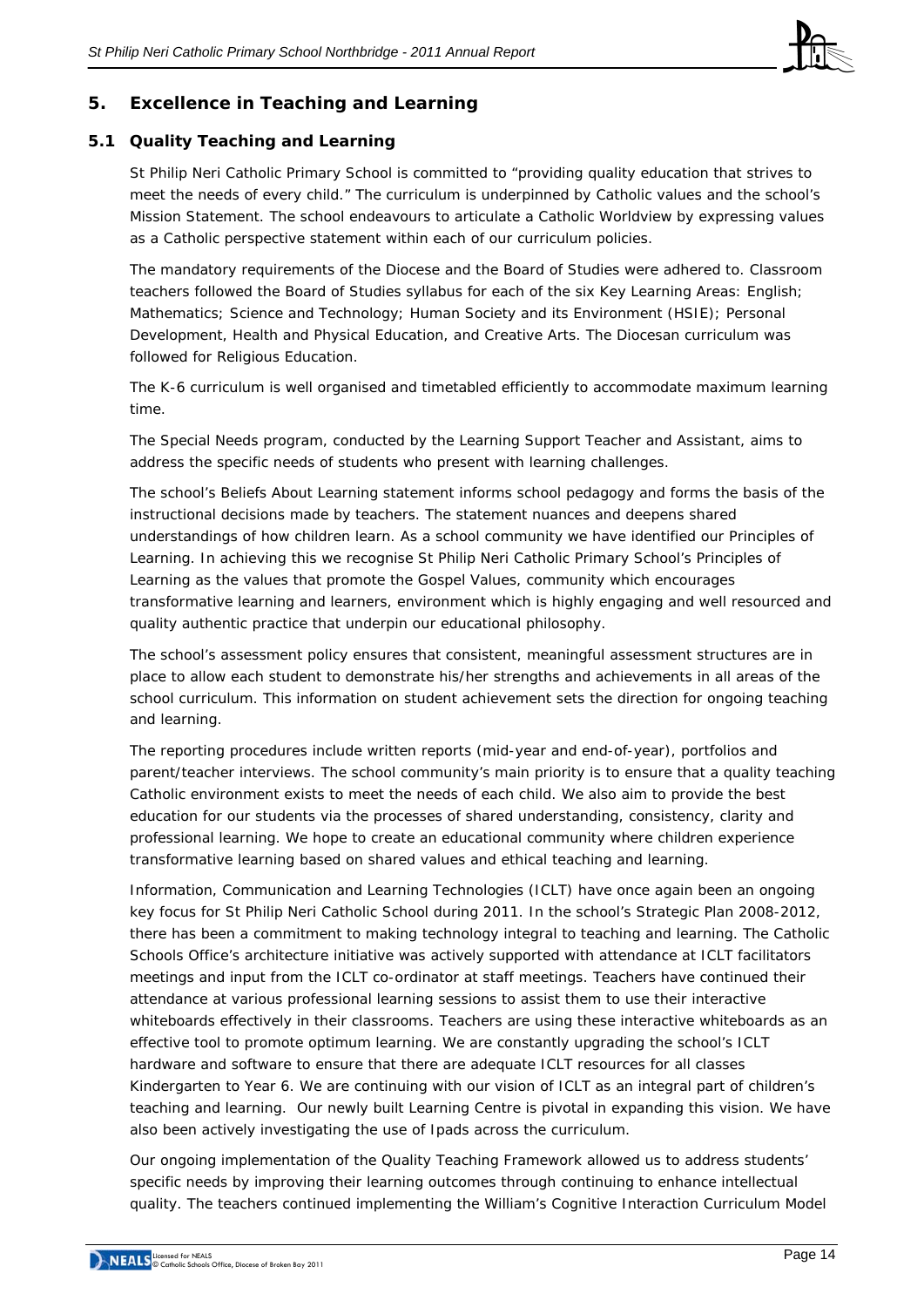

so as to elicit higher order thinking skills in a mixed ability classroom. An increased number of higher-order thinking skills have also been implemented. Through continued implementation of the Slosson Intelligence Test and various other external assessments we have identified children's individual talents across a variety of Key Learning Areas including Mathematics, English, Science and HSIE and have provided special interest groups.

Rather than have a specialist learning enrichment teacher the teachers have continued to take on this role in their own classrooms. Teachers have worked with stage partners and support teachers to assist them in providing their students with a differentiated curriculum across all Key Learning Areas throughout their teaching day. The feedback once again has been extremely positive as it is an integral component of quality pedagogical practices rather than a process in isolation.

Identified students from Stage 2 and Stage 3 came together to extend their thinking and learning using the Inquiry Model. The students were identified by a range of tests and teacher identification.

In Term 2, Stage 2/3 students identified an area of learning about which they felt passionate and wanted to pursue at a deeper and more complex level. Each student constructed a complex question to answer. The setting of a learning goal and forming an action plan helped students complete their inquiry and then each student shared their learning with their peers. This program was a positive precursor to their class' 'Night of the Notables' program. In Term 3 Stage 2 students, too, followed the learning process above, but as an extension of their HSIE unit for the Term.

All students were challenged to manage their time, problem solve, pose questions, build on others' ideas, think deeply and to reflect on their inquiry. The intention of this learning program was to extend the students but also to offer the inquiry model so that they could independently use it again in future learning.

As part of the School Review Process, all students in the extension program chose to gather to reflect on their learning and to offer feedback on its strengths and weaknesses and to make suggestions for future learning programs. Students were articulate in their explanations of what they had learnt, what they had learnt about themselves as a learner and how they might use this learning in the future.

We at St Philip Neri are committed to engaging and challenging all students in their learning. Our curriculum design is based on a variety of authentic assessment strategies, data from which informs pedagogical practice. This is reflected in learning gains in both Literacy and Numeracy. A whole school approach to differentiation as evidenced in Mathematics and HSIE ensures a greater focus on the individual learner. An emphasis on effective feedback supports reflective practice and informs future learning success.

School improvement at St Philip Neri during 2011 has been a result of the following:

- Dedicated Numeracy and Literacy blocks, shared understanding of Numeracy and Literacy block components and Numeracy and Literacy plans regularly reviewed and updated
- Annual target setting
- Assessment practices- clinical interviews, quality feedback (peer/written/oral/reflective practice), range (written/digital photography/work samples/observation)
- Differentiated tasks and differentiated assessment
- Open ended tasks
- Appropriate resourcing (eg. large class support, learning support, technology, learning centre)
- Cross stage learning groups
- Teaching Programs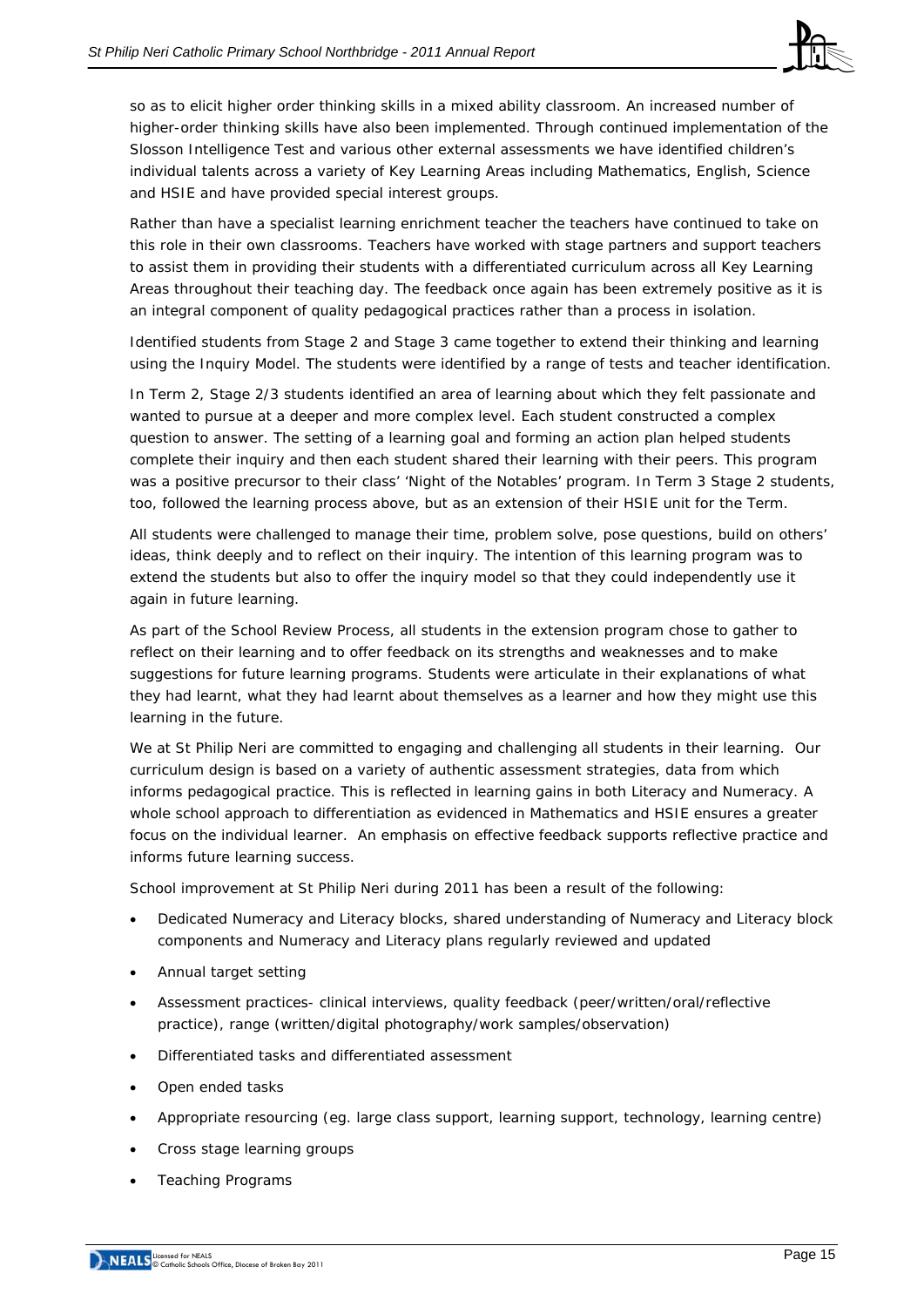

- Scope and sequence
- Documentation of meetings with Learning Support and Parents.
- Program/iniatives

| Maths Olympiad          | Come on Kids                                 |
|-------------------------|----------------------------------------------|
| Thursday group Literacy | <b>Musicals</b>                              |
| Bay Music               | Public speaking                              |
| Debating circles        | Representative sport                         |
| Night of the Notables   | UNSW exams                                   |
| Learning support        | Language programs (Italian, French, Chinese) |
| <b>IPS</b>              | Multi Lit Program                            |
| Chess                   | Enrichment group                             |
| Fine Motor Group        | Choir                                        |

We aim to continue this journey by implementing the following:

- Empowering students as learners by further developing higher order thinking strategies.
- More effective use of current technology to educate parents (through showcasing children's work, engaging students in educating their parents).
- Realising and maximising the potential of the learning space so it becomes an integral part of learning.
- Continuing to deepen teachers' understanding of learning needs of all students so that the transition between stages across the school will become a more effective and seamless process.

At St Philip Neri Catholic School we address Leading Learning, Professional Learning Culture and Quality Teaching by having a shared understanding of learning principles informed by current research which has led to effective pedagogical practices K – 6 and on-going transformation of all stakeholders in the community. Quality teaching and learning underpins our educational philosophy. The school benefits from working within a conceptual framework that brings together values, beliefs, shared leadership and authentic learning.

This occurs due to:

- Shared staff understanding of learning principles informed by research and best practice
- Embedded technology and resources
- New learning environment (new building) is integral to learning
- Learning gains in literacy and numeracy (average growth?)
- Whole school numeracy strategy
- Conceptual framework implemented across KLA's
- Maths (open ended tasks)
- HSIE (William's Model)
- Science (Primary Connections)
- Spelling and Writing
- RE (new modules)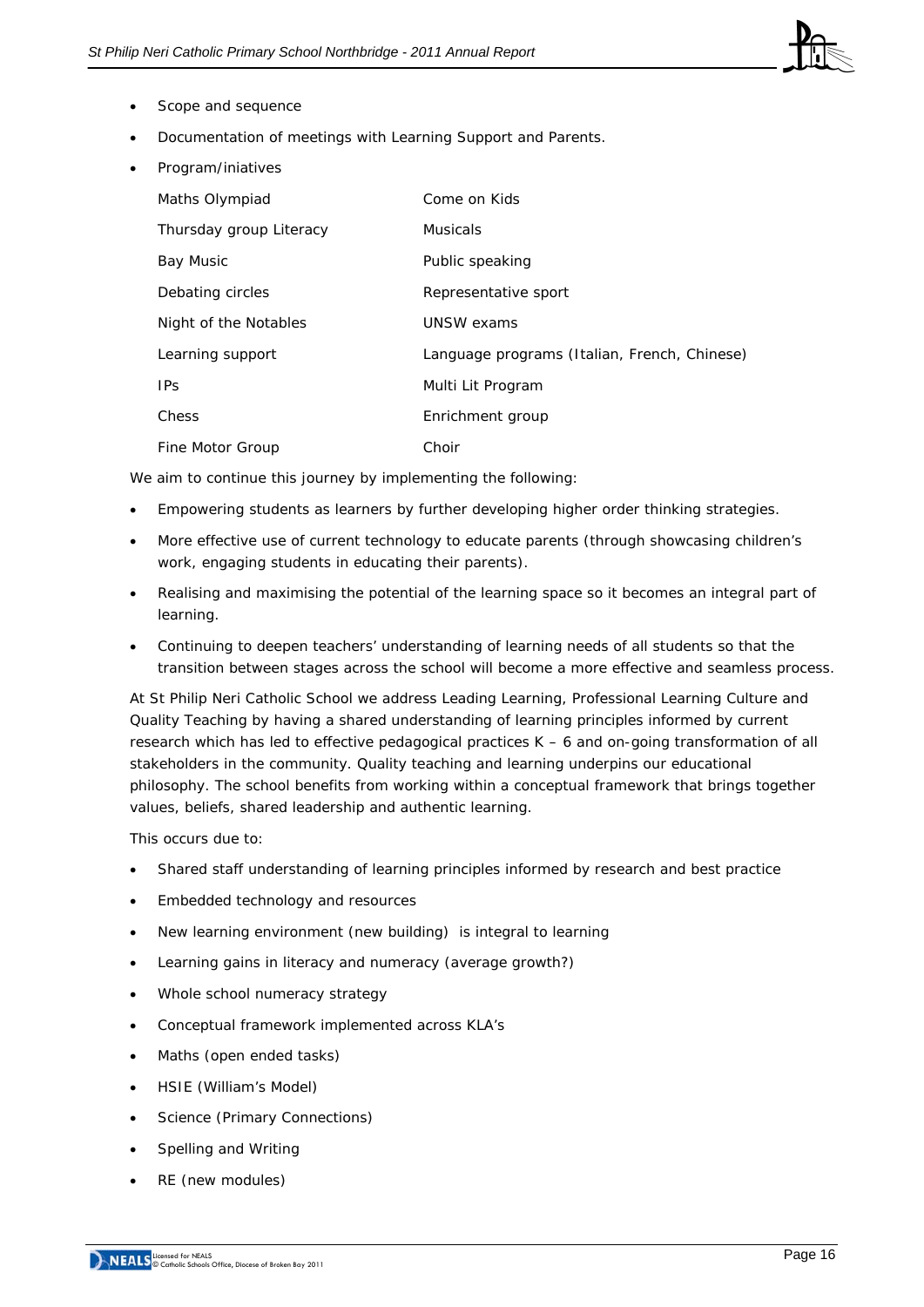

- Professional learning (LTLL)
- Scope and sequences
- Professional dialogue
- Staff and stage meetings

Our future plans are to further:

- educate and involve parents in their child's learning.
- enhance the engagement of staff in collaborative professional dialogue, stage discussion and critical reflection to refine programs.
- explore the potential of technology to support and enhance learning for all.
- realise and maximise the potential of the learning space and use it as an integral part of learning.
- the staff's understanding of learning needs of all students to ensure smooth transition from 'Early Learning' through to 'Stage 4'.

During St Philip Neri's undertaking of the School Review Process this year the panel reviewed the evidence and validated the following strengths and achievements in the area of the school's learning and teaching:

- Effective pedagogical practices K-6
- Improved use of assessment data to inform teaching and learning in literacy and numeracy
- High standard achievement as measured through Naplan
- Differentiation of the curriculum so as to cater to individual students' needs
- Establishing open-ended tasks
- Whole school approach to teaching and learning in Mathematics
- Large class size support especially for literacy and numeracy
- Enrichment opportunities
- Positive support and involvement of parents in the children's learning
- Proactive leadership focused on teaching and learning, school improvement and renewal
- Engaged, interested and happy students

## **5.2 Student Achievement**

Students in Years 3 and 5 sat the National Assessment Program - Literacy and Numeracy (NAPLAN) in May this year. NAPLAN assessment results provide valuable information about student achievements in literacy and numeracy. Analysis of these results assists school planning and is used to support teaching and learning programs.

Several points should be noted:

- **In Year 3**, students placed in Band 1 are achieving below the national minimum standard. Students in Band 2 are achieving at the national minimum standard. Students in Bands  $3 - 6$ are performing at a standard deemed to be above the national minimum standard. Students in Bands 5 and 6 are "at proficiency".
- **In Year 5** students in Band 3 are achieving below the national minimum standard. Students in Band 4 are achieving at the national minimum standard. Students in Bands 5 – 8 are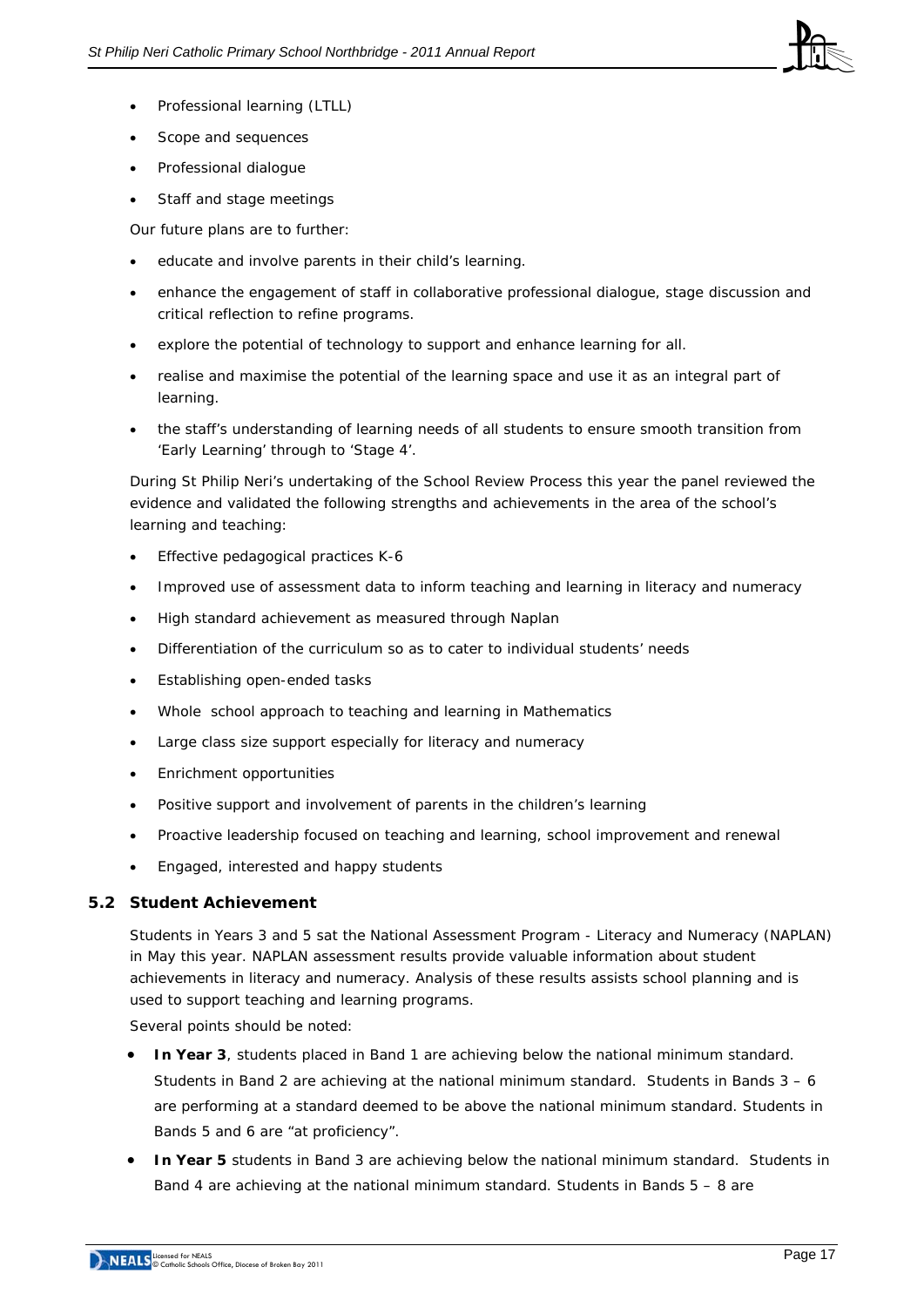

performing above the national minimum standard. Students in Bands 7 and 8 are "at proficiency".

- Students who were exempted from any test were deemed not to have met the national minimum standard in that test area and are not included in band distributions.
- State data for band distributions is sourced from the School Measurement and Reporting Toolkit (SMART2), developed by NSW Department of Education and Training. All national data and state figures for the percentage at or above national minimum are sourced from the NAPLAN preliminary summary report published by the Ministerial Council for Education, Early Childhood Development and Youth Affairs (MCEECDYA). All school data is sourced from SMART2. Because figures are rounded and exempted students are not included in Band distributions, percentages may not add up to 100.
- In the 2011 cohort, there were 30 students in Year 3 and 4 students in Year 5.

Detail on school performance is provided in the following tables. Band distributions and percentages of students achieving at or above the national minimum standard are shown separately for Years 3 and 5. Additional information can also be accessed from the *My School* website [\(http://www.myschool.edu.au/](http://www.myschool.edu.au/)).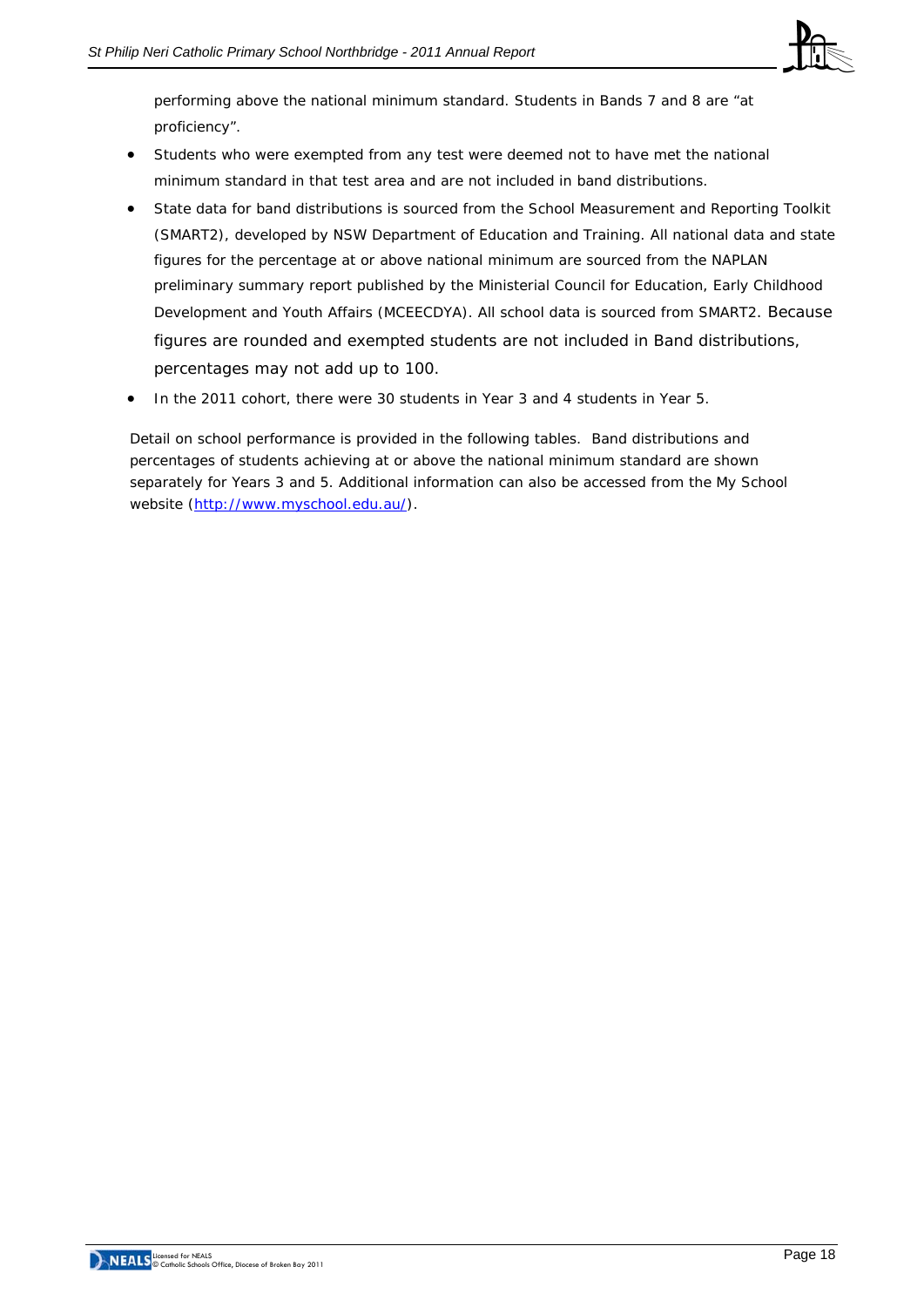|                 |          | <b>Band</b> | Band<br>2 | Band<br>3 | Band<br>4 | <b>Band</b><br>5 | <b>Band</b><br>$6 (+)$ | % at or<br>above<br>national<br>minimum |
|-----------------|----------|-------------|-----------|-----------|-----------|------------------|------------------------|-----------------------------------------|
| Reading         | State    | 3.7         | 10.5      | 18.2      | 21.2      | 17.5             | 29.0                   | 95.4                                    |
|                 | National | 4.1         | 10.4      | 17.3      | 21.2      | 20.8             | 24.2                   | 93.9                                    |
|                 | School   | 0.0         | 0.0       | 3.3       | 6.7       | 36.7             | 53.3                   | 100                                     |
| Writing         | State    | 2.0         | 4.0       | 12.4      | 20.7      | 43.0             | 17.8                   | 96.4                                    |
|                 | National | 3.0         | 5.3       | 14.5      | 29.1      | 30.2             | 15.9                   | 95.0                                    |
|                 | School   | 0.0         | 0.0       | 0.0       | 3.3       | 73.3             | 23.3                   | 100                                     |
| <b>Spelling</b> | State    | 3.6         | 6.9       | 18.3      | 20.6      | 25.9             | 24.6                   | 94.6                                    |
|                 | National | 5.2         | 9.7       | 17.7      | 24.7      | 22.6             | 18.1                   | 92.8                                    |
|                 | School   | 0.0         | 0.0       | 0.0       | 20.0      | 40.0             | 40.0                   | 100                                     |
| Gr. & Punct.    | State    | 4.5         | 6.7       | 15.1      | 24.2      | 21.9             | 27.6                   | 94.6                                    |
|                 | National | 5.0         | 8.8       | 15.0      | 21.0      | 21.6             | 26.7                   | 93.0                                    |
|                 | School   | 0.0         | 0.0       | 0.0       | 23.3      | 23.3             | 53.3                   | 100                                     |
| <b>Numeracy</b> | State    | 2.8         | 11.8      | 19.7      | 26.5      | 21.5             | 17.6                   | 96.7                                    |
|                 | National | 2.4         | 11.4      | 23.8      | 27.3      | 19.9             | 13.3                   | 95.7                                    |
|                 | School   | 0.0         | 0.0       | 13.3      | 26.7      | 10.0             | 50.0                   | 100                                     |

#### **Band Distributions (%) – Year 3**

It was very pleasing to note that the percentage of students achieving at Band 6 (and at Bands 5 and 6 combined) were at national figures or higher in every test area. It was also pleasing to see that the percentage of students in the lower bands was much lower than national figures. The NAPLAN results at Year 3 indicate that current teaching programs and intervention strategies are working effectively to support student skills and knowledge across all facets of Literacy and Numeracy. These approaches will be continued in 2012 with the expectation that students will continue to extend and develop their skills in these critical areas. Prior to NAPLAN there was an identified weakness in Numeracy across this cohort. Explicit intervention strategies were implemented and evidence of improvement is articulated in the children's results.

|                 |              | <b>Band</b><br>$3( - )$ | <b>Band</b><br>4 | <b>Band</b><br>5 | <b>Band</b><br>6 | <b>Band</b><br>7 | <b>Band</b><br>$8 (+)$ | % at or<br>above<br>national<br>minimum |
|-----------------|--------------|-------------------------|------------------|------------------|------------------|------------------|------------------------|-----------------------------------------|
| Reading         | State        | 7.2                     | 11.0             | 26.0             | 21.0             | 19.2             | 15.6                   | 93.1                                    |
|                 | National     | 6.7                     | 13.8             | 23.2             | 25.7             | 18.1             | 10.7                   | 91.5                                    |
|                 | School       | 0.0                     | 0.0              | 0.0              | 25.0             | 0.0              | 75.0                   | 100                                     |
| Writing         | State        | 4.5                     | 7.2              | 30.9             | 30.7             | 17.4             | 9.3                    | 94.8                                    |
|                 | National     | 6.0                     | 11.9             | 26.5             | 30.7             | 16.3             | 6.6                    | 92.1                                    |
|                 | School       | 0.0                     | 0.0              | 25.0             | 50.0             | 0.0              | 25.0                   | 100                                     |
| <b>Spelling</b> | State        | 4.8                     | 8.9              | 24.4             | 26.8             | 21.6             | 13.6                   | 93.8                                    |
|                 | National     | 6.8                     | 12.7             | 24.7             | 28.0             | 17.9             | 8.1                    | 91.3                                    |
|                 | School       | 0.0                     | 0.0              | 0.0              | 0.0              | 0.0              | 100.0                  | 100                                     |
| Gr. & Punct.    | <b>State</b> | 6.5                     | 8.7              | 20.7             | 23.0             | 24.8             | 16.3                   | 93.5                                    |
|                 | National     | 6.3                     | 11.0             | 20.5             | 25.3             | 20.1             | 15.0                   | 91.9                                    |
|                 | School       | 0.0                     | 0.0              | 0.0              | 25.0             | 0.0              | 75.0                   | 100                                     |
| <b>Numeracy</b> | State        | 4.1                     | 9.8              | 27.7             | 29.3             | 13.7             | 15.4                   | 95.4                                    |
|                 | National     | 3.8                     | 13.5             | 27.8             | 28.2             | 16.1             | 8.8                    | 94.4                                    |
|                 | School       | 0.0                     | 0.0              | 0.0              | 25.0             | 0.0              | 75.0                   | 100                                     |

#### **Band Distributions (%) – Year 5**

When viewing Year 5's results in NAPLAN Testing in 2011 we must note that our cohort only consisted of four students. One could say our results are not a true indication of our progress however it does provide data for four male students.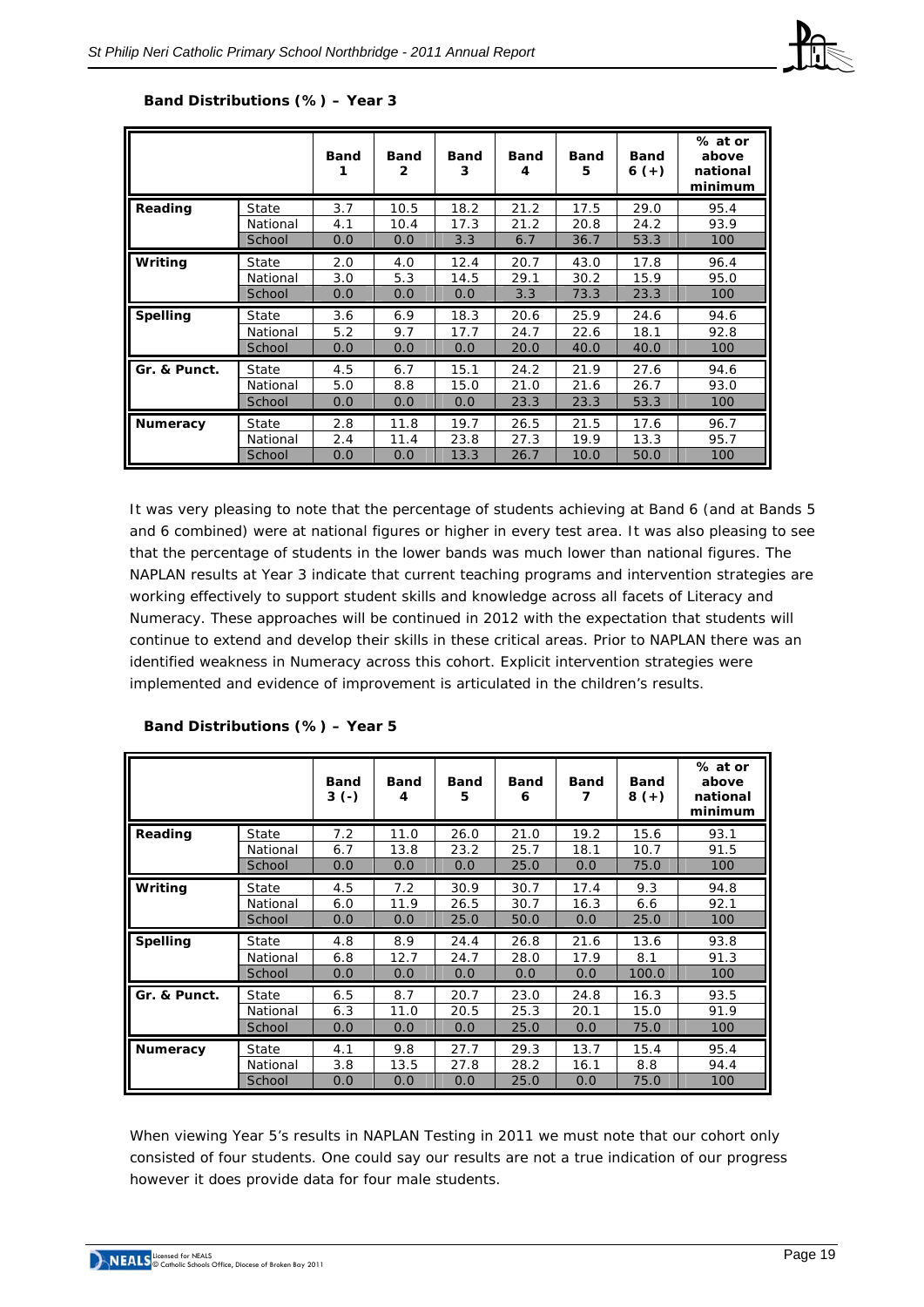

It was also pleasing that in all areas of testing, all students achieved at or above the national minimum indicating again that intervention and within-class support for students at risk is effective. Band distributions in reading continue to reflect relative strengths in this area, and provide support for continuing the current teaching programs. It is recognised that specific skills development has contributed to extending students in the higher bands and this needs to continue. Spelling was an area identified for intervention and the results are extremely pleasing. In 2012 we will focus on all areas of Literacy particularly Writing where we give attention to explicit criteria in teaching spelling and grammatical features particularly in regards to Persuasive Texts. Close attention to the standards typically expected at the higher levels will still be a priority in 2012, and explicit teaching of the necessary skills will be an emphasis. The Numeracy results were particularly pleasing considering the explicit teaching and intervention that has taken place has been sustained. This is embedded in our practice to ensure further growth and development. We will also continue to review and refine expected standards and ways of teaching Mathematics in upper primary in order to enable more students to achieve at the higher levels and carry on the growth in transition to Stage 4. This review will be ongoing throughout 2012.

## **External Competitions 2011**

Twenty-seven primary students elected to participate in the Australasian Schools English Competition. They received six Distinctions and nine Credits.

Twenty-four students from Years 3 to 6 participated in the Australasian Schools Writing Competition. The children demonstrated a high level of writing skills. They received one High Distinction, seven Distinctions and eight Credits.

Twenty eight students participated in the Australasian Schools Spelling Assessment. They received one High Distinction, one Distinction and eleven Credits.

Thirty four primary students elected to participate in the Australasian Schools Mathematics Competition. They received nine Distinctions and seventeen Credits.

Thirty primary students elected to participate in the Australasian Schools Computer Competition. They received one High Distinction, nine Distinctions and thirteen Credits.

Twenty-nine primary students elected to participate in the Australasian Schools Science Competition. They received seven Distinctions and nine Credits.

The results of the National Assessment Program - Literacy and school-based assessments across all classes in the school indicate that the Literacy program is highly effective in meeting each student's individual needs and encouraging them to reach their full potential.

The teachers and the Learning Support team continue to monitor the progress of individual students and respond appropriately by offering support and providing a wide range of appropriate resources and programs.

The excellent results reflect the outstanding teaching that the children receive, not only in the years they sit for the NAPLAN tests but throughout all the years of schooling at St Philip Neri Catholic School.This year our targeted interventions which had an identified focus in the areas in Spelling and Writing have increased student outcomes. We worked with Literacy consultants on developing our skills on explicit Spelling and Writing pedagogical practices. We held a whole school Spelling Bee K-6 which proved highly beneficial in promoting the implementation of effective Spelling strategies.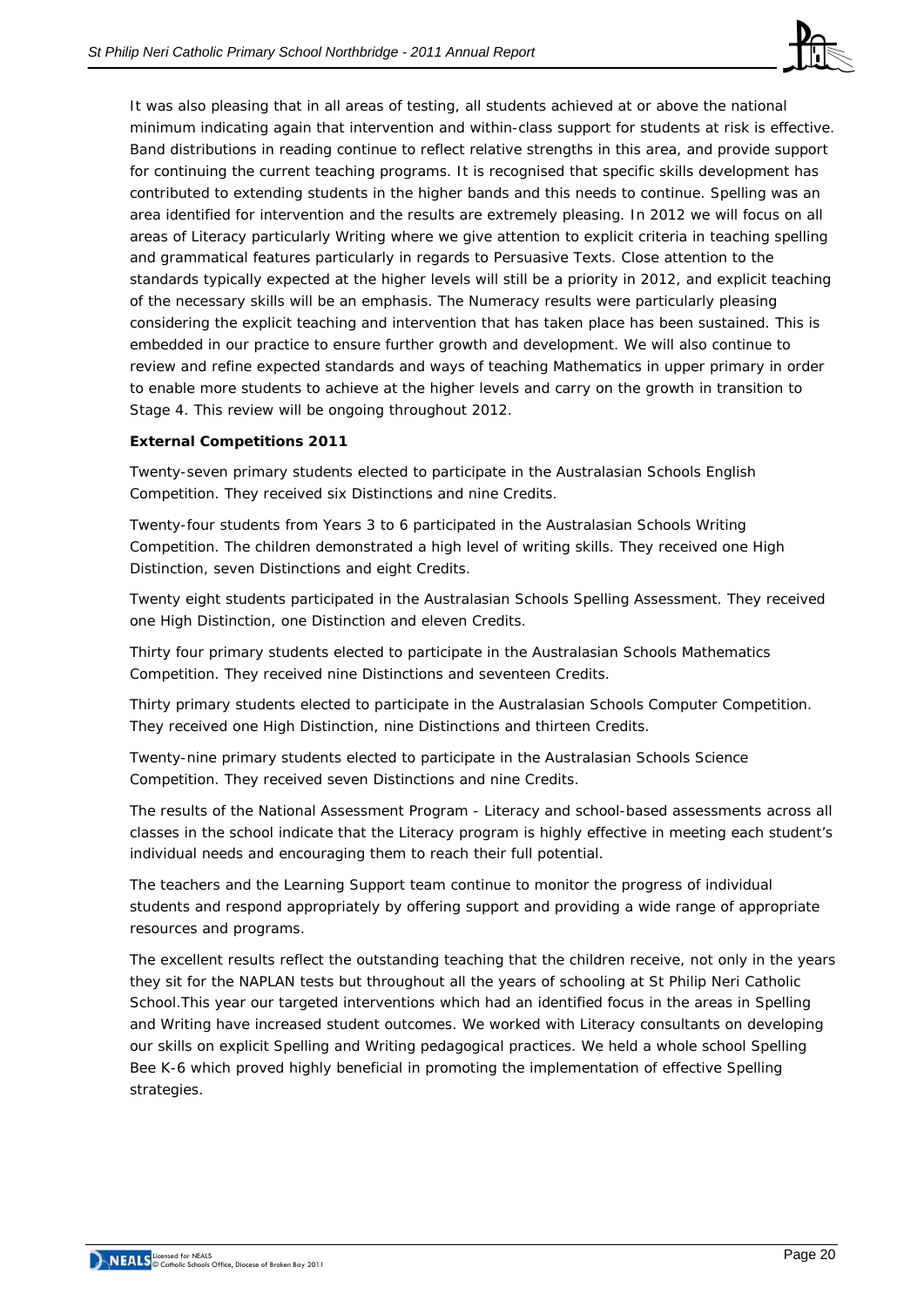

#### **Maths Olympiad**

Talented mathematicians in the primary classes are offered the opportunity to participate in extension activities with an emphasis on problem solving. Each year a team of upper primary students enter the Australian Primary Schools Mathematical Olympiads. This year we entered a team of thirty students from Years 4-6 in the Australasian Problem Solving Mathematical Olympiad Competition. The children are to be congratulated on their excellent problem solving skills.

This competition comprised of five competitions throughout the year where the children were involved in rigorous problem solving activities. This competition is implemented throughout South-East Asia where over 30,000 students participate. The St Philip Neri team scored in the top 10% of team scores and was named on this year's Honour Roll.

One of our students scored a perfect score of 100%. Another student received a special encouragement award. Twenty of our students scored in the top 10% and 6 students scored in the top 25%. We are so proud of our St Philip Neri students and their outstanding achievements. It has been exciting to see the children develop their problem solving skills and increase their level of proficiency.

## **5.3 Extra Curricula Activities**

A specialist music teacher is employed one day a week. All classes have one lesson per week. In addition there were opportunities for children to participate in a school choir. In the choir children enthusiastically demonstrated their talent at concerts for the rest of the school and for their families. In Term 3 our students in Kindergarten performed on the children's television program, Hi-5, in their Song of the Week feature.

Also in Term 3 the students in Stage 3 were involved in a Diocesan Initiative known as the A3 Music Program. This program was for all Stage 3 students across the Diocese.

The program involved the following:

- Each fortnight the St Philip Neri Stage 3 students attended a song dance/movement lesson at the school with the A3 team.
- This culminated in a whole cluster "festival" held on Monday  $12<sup>th</sup>$  September at the new Diocesan Hall at Waitara.

This was an exciting initiative which provided an opportunity for all students to learn a great deal in the area of performing arts. The Director of Catholic Schools, Brother Tony Whelan's objective for the "festival day" at the end of the program was to give all our Stage 3 students a sense that they belong to the North Shore Cluster in the Diocese of Broken Bay. This was an amazing experience and opportunity for our students

In Term 4 all students were involved in the School Christmas Concert called "Colour It In", produced by the school's teachers. The performance was a great success and demonstrated our students' musical and dancing skills.

This year we have continued with BayMusic and it has continued to work extremely well. The children are developing their level of competency in various musical instruments such as the piano, drums, saxophone, clarinet, violin, guitar and flute. The children's confidence and competence has developed so much that they are sitting exams and performing in public.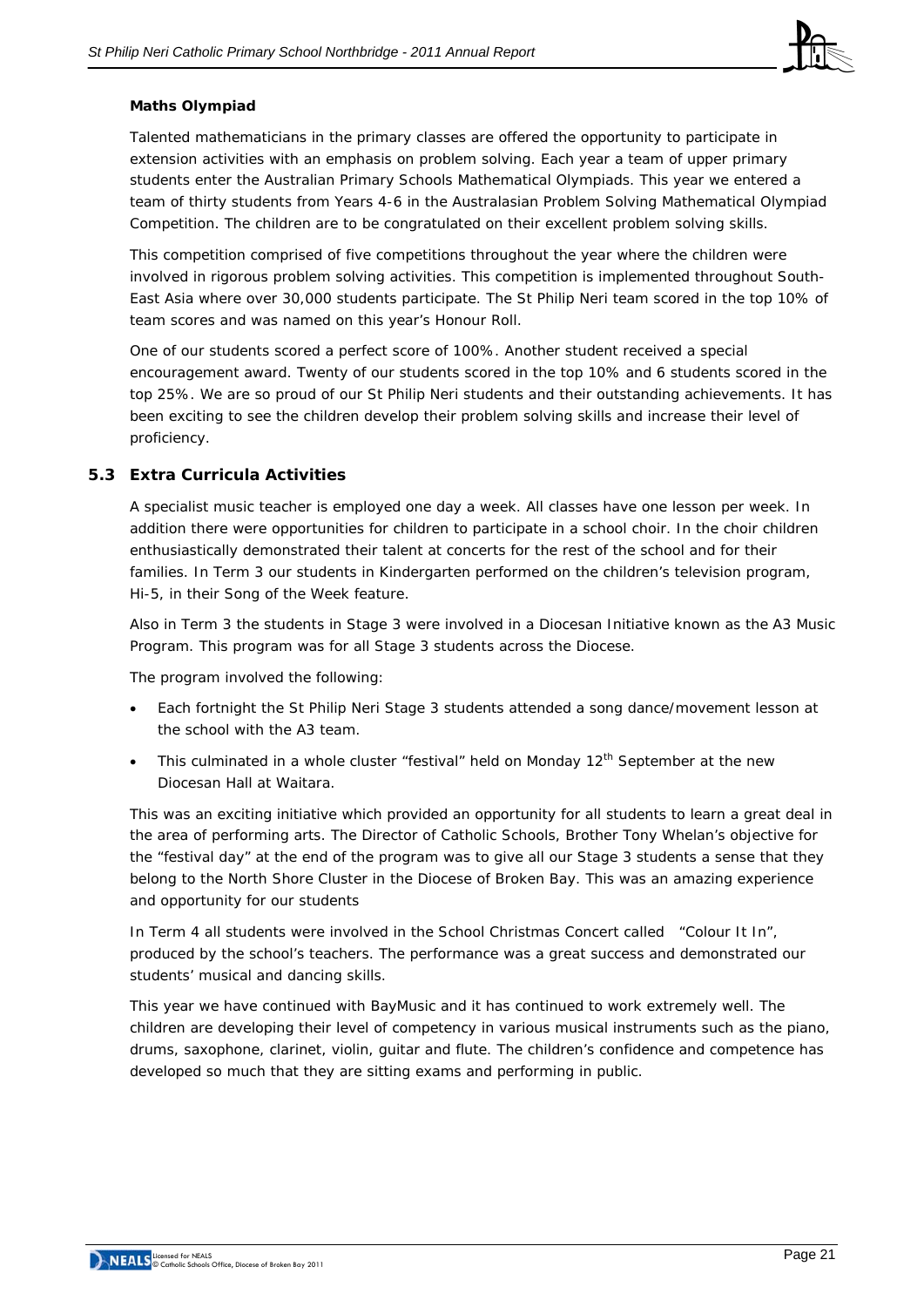

## **Sport**

The school's Physical Education program catered for a diverse range of interests and abilities. It provided opportunities for skill development and exposure to a variety of sports and competitions. The emphasis in class lessons has been on the development of fundamental motor and gross motor skills, gymnastics, dance, athletics and swimming. In addition, the students attended clinics for soccer, rugby, cricket and Aussie rules.

The school held successful athletics and swimming carnivals. Children from Year 2 onward were able to participate in Diocesan gala days for netball, soccer, basketball, cross country, athletics and swimming. Several elite athletes were chosen to represent Polding at the state level. For our dance component this year the children had special instruction for the choreography for their Christmas Concert. Years 3, 4, 5 and 6 students participated in a Surf Awareness program. The children have thoroughly enjoyed the new facilities at Northbridge Oval for their sporting program.

## **Public Speaking**

In 2011 the whole school public speaking program was continued. Children from each class prepared and presented a speech to an audience of parents and children. The school participated in the Lower North Shore Cluster Public Speaking Competition. Two students were selected to participate in this event.

## **Debating**

In 2011 our Stage 3 students were involved in a Debating Circle with neighbouring schools in the North Shore Cluster. The students had the opportunity to develop their skills in articulating their point of view and rebutting their case.

## **Chess**

In 2011 children from Years K-6 had the opportunity to participate in the School Chess Coaching Classes operated by The Sydney Academy of Chess. This was highly successful as we had a Junior and a Senior class of 25 participants each. The children were very enthusiastic about developing their chess strategies and skills. Classes were held from 7.45- 8.45am on a Friday morning. It was astounding to witness the children's interest never waned.

## **Languages**

In 2011 children also had the opportunity to study a foreign language. The languages on offer were Italian, French or Chinese. The children enjoyed learning these languages with their native speaking teachers.

## **5.4 Professional Learning**

The teachers and support staff are committed to personal and professional development. Most of this occurs out of school hours during staff meetings, inservice courses, university courses and professional conferences.

At a Diocesan level staff attended a variety of courses in 2011 including:

- CPR course, specific Occupational Health and Safety training, various technology-related professional learning opportunities.
- School-based professional learning utilised outside expertise, including Literacy, Numeracy and differentiated education consultants and personnel from the Catholic Schools Office.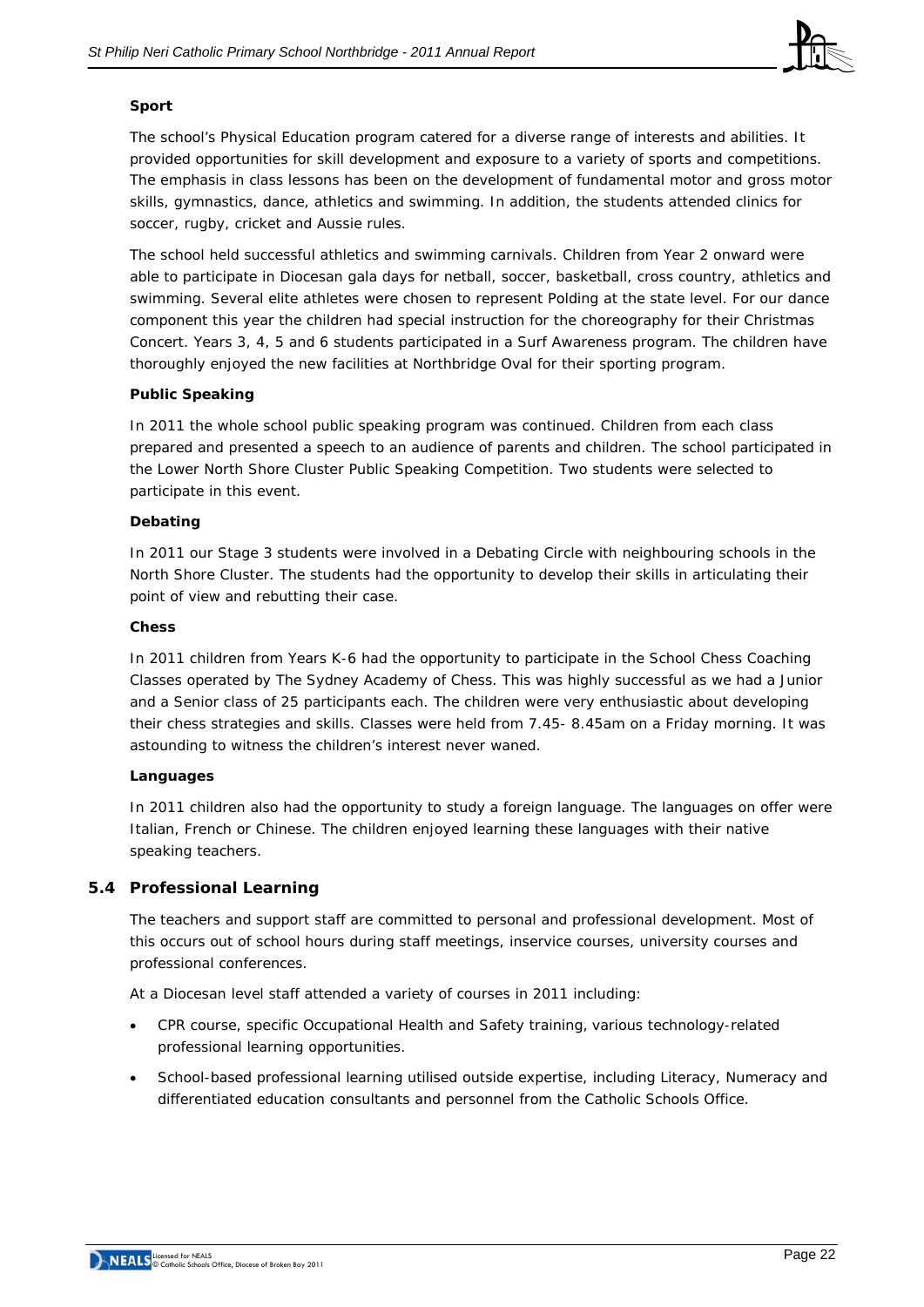

Other courses attended by staff included:

First Aid, Anaphylaxis, OHS, Special Needs and Autism Workshops conducted by external education consultants focused on contemporary educational pedagogy.

Staff development days focused on School Review, Development and Strategic Planning as well as Leading Learning sessions led by educators from The University of Auckland, New Zealand.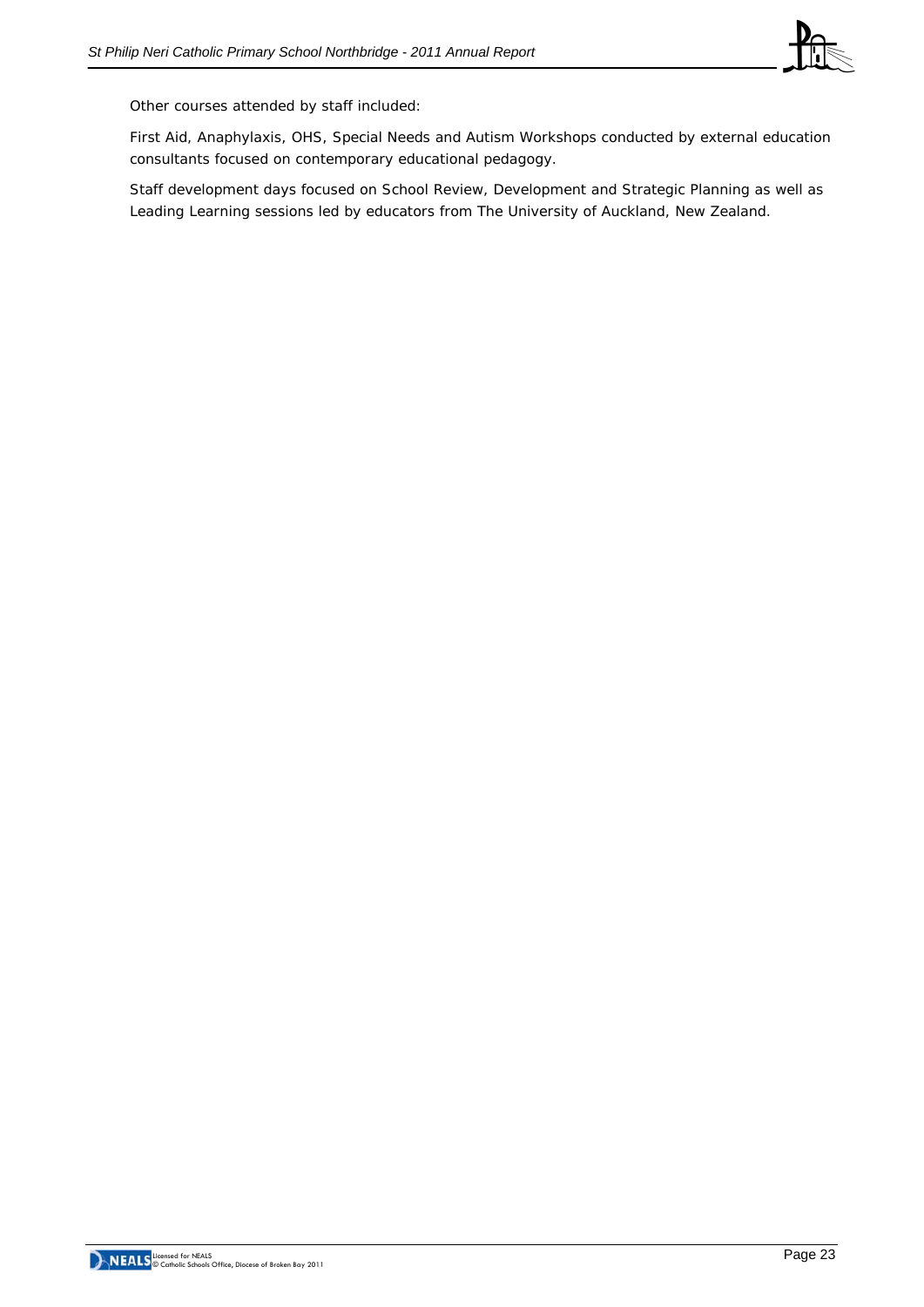

## **6. Strategic Initiatives**

## **6.1 2011 Priorities and Achievements**

The Annual Plan for 2011 was developed from the School Strategic Plan 2008- 2012. The Annual Plan was presented to the school community at a P&F meeting. Key school initiatives for 2011 are outlined in four strategic areas in the Annual Plan. This year we continued to implement our Strategic Plan. Detailed below are the achievements so far:

- Analysed NAPLAN results and designed strategies and implemented them in order to improve student outcomes.
- Measured value added and organised programs to assist students whose growth is not marked**.**
- Implemented clinical interviews in mathematics for all students Kindergarten to Year 1 as well as students at risk in Years 2-6. We also conducted clinical interviews for new students and plotted their progress on the Growth Points Framework.
- We continued to monitor and track their progress by implementing our whole school tracking device.
- Consolidated our model for our Large Class Support Teachers.
- Continued with implementation of cross-stage tutoring groups in the areas of Literacy and Numeracy in Early Stage 1 and Stage 1.
- Implemented cross-stage problem solving groups.
- Implemented effective numeracy blocks**.**
- Implemented new Primary Connections Science Units Kindergarten to Year 6.
- Embedded interactive whiteboards effectively in classroom practice.
- Continued with implementation of Restorative Justice Program throughout the school.
- Increased student outcomes in all Key Learning Areas and increased learning growth for all students.
- Established and settled two Kindergarten classes for 2011, as well as managed their impact on the school community.
- Continued with a focus on best practice in teaching of all Key Learning Areas. The conceptual framework used to lead our LTLL project during 2008-2009 guided our professional development around pedagogical practices in 2011 with Literacy as the focus.
- Literacy-driven staff meetings and professional dialogue were the centre of curriculum development.
- Our very successful buddy system that operates in the school was expanded. It was arranged so as to cater for the inception of our "bubble class" in Kindergarten. We continued to work closely with our SRC, Restorative Justice leaders and the rest of the community to successfully supplement the buddy system.
- ICLT continued to be a priority area. The school continued to upgrade and expand hardware and infrastructure. The continued support of the P&F in fundraising facilitated this upgrade. The ongoing deployment of new technology continued to challenge educators to examine pedagogy and beliefs about learning.
- We continued to develop our Gifted Policy. This was in response to an identified need to document and ensure consistency of approach and intent in addressing the needs of the gifted.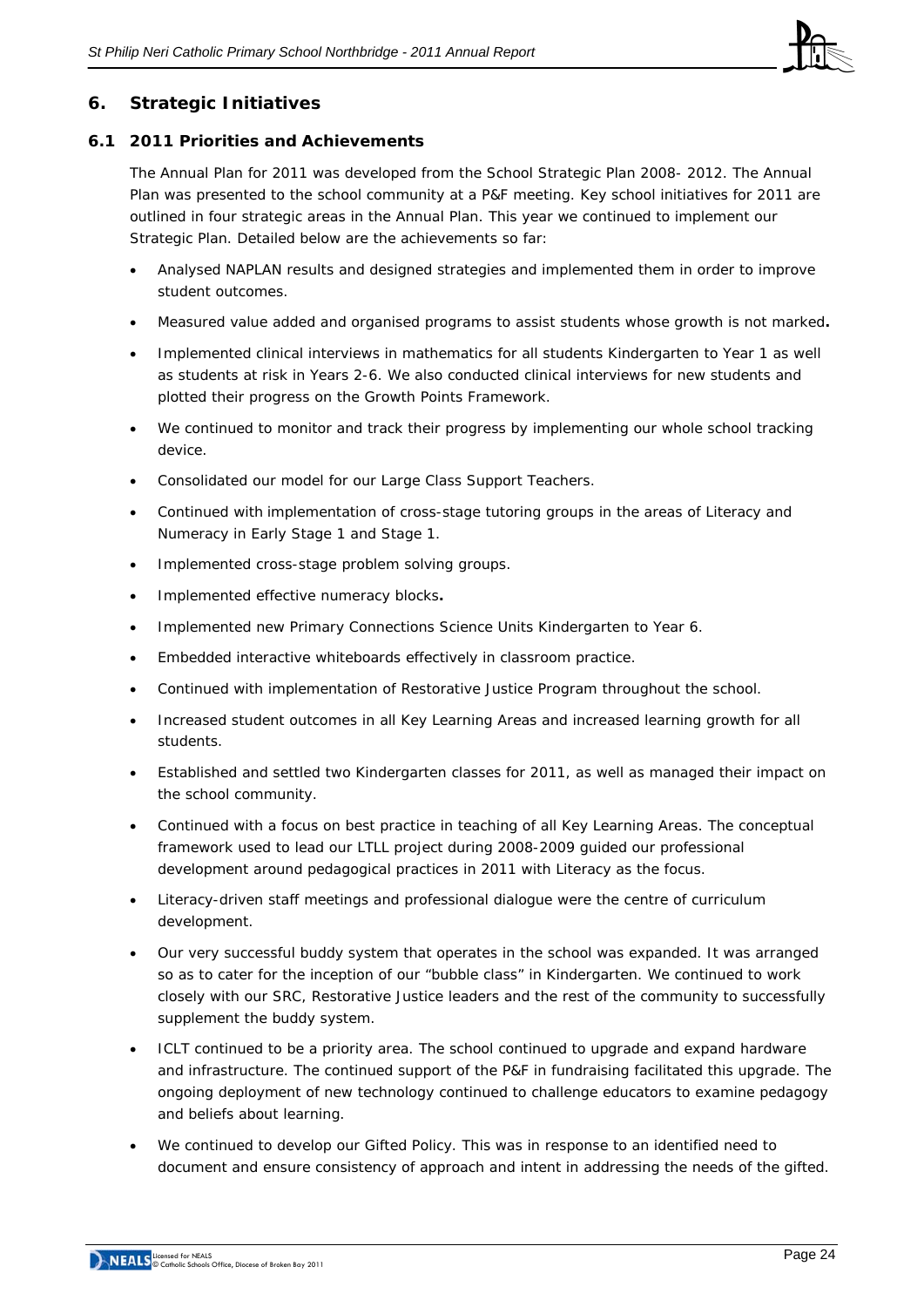

- Successfully implemented a "Middle Schooling" approach to our Stage 3 class which focussed on such aspects as the relevance, pedagogy, competence, ethics and awareness involved in educating the early adolescent learner.
- Underwent the School Review Process which provided a very positive report.

## **6.2 2012 Priorities and Challenges**

During 2012, the school will continue with a focus on best practice in teaching of all Key Learning Areas. Our new Strategic Management Plan will be developed, communicated to the school community and implemented. We will take forward the recommendations of our School Review Panel. The LTLL conceptual framework is embedded in our practice and will continue to guide our professional development around pedagogical practices in 2012 with our focus being Literacy and Mathematics. We will investigate ways to maximise the children's growth in Reading. St Philip Neri will also participate in the Extending Mathematical Understanding Program run by the Catholic Schools Office in collaboration with Australia Catholic University (ACU) to deepen their knowledge in effective Mathematics teaching and increasing learning gains so as to promote the highest level of attainment for each child. Mathematics and Literacy-driven staff meetings and professional dialogue will be at the centre of curriculum development. St Philip Neri is also a successful recipient of the Federal Government's Becoming Asia-Literate Grant. This funding will enable us to embed Asian Studies across the curriculum to increase student learning outcomes. It will also provide diverse opportunities to collaboratively communicate cross-culturally to connect Key Learning Areas and implement sustainable high quality teaching learning programs that extend beyond the school community and reach out to Asia.

Our buddy system will continue to be expanded to accommodate the second year of our "Bubble Class". We will continue to work closely with our SRC, our Restorative Justice leaders and the rest of the community to supplement the buddy system.

During the 2012 school year, ICLT will continue to be a priority area. The school will continue to upgrade and expand hardware and infrastructure. The continued support of the P&F in fundraising will facilitate this upgrade. The ongoing deployment of new technology challenges educators to examine pedagogy and beliefs about learning. They will be supported with the effective use of ICLT in their teaching and learning and with their continued effective use of interactive whiteboards.

The school will continue to develop its Gifted Policy. This is in response to an identified need to document and ensure consistency of approach and intent in addressing the needs of the gifted.

2012 will be an exciting year as we enter a new educational year full of new direction guided by a new Strategic Management Plan and a newly appointed Director of Schools for the Broken Bay Diocese.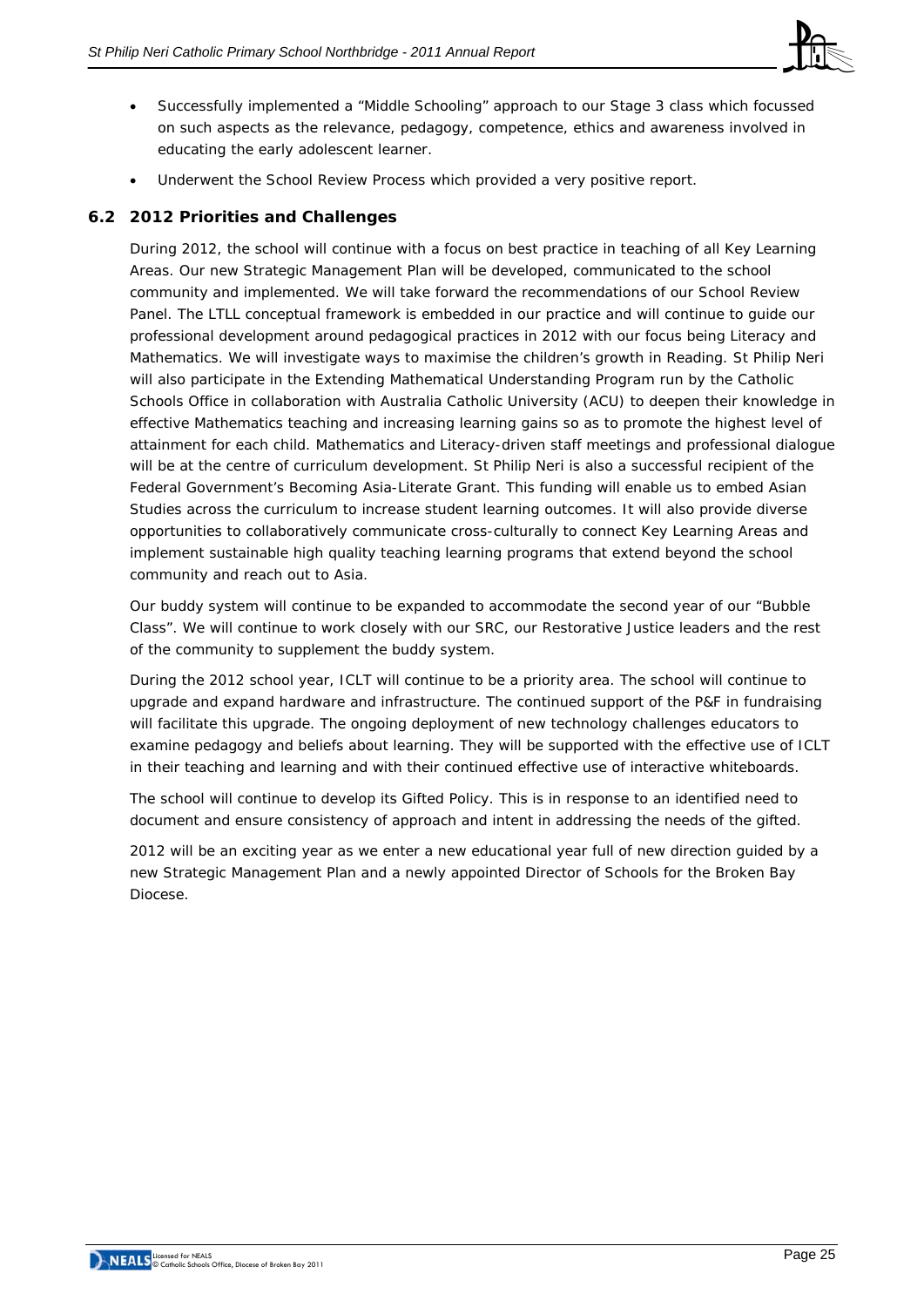

# **7. Parent Participation**

## **7.1 Introduction**

There is a strong sense of community at St Philip Neri and parents are actively involved in all aspects of school life. Parents value education and are interested in all that pertains to their child's learning. The P&F represents all families and friends of students at the school. The P&F is very active and involved in raising funds for the benefit of students, enhancing the profile of the school and strengthening ties within the school community. It is a very strong and active organisation and is an integral part of this school.

The P&F meets once each term with the Executive meeting an additional four times. There is an annual election of office bearers to the Executive Committee. Their role is to facilitate, coordinate and organise activities within the Association.

In 2011 there was one major fundraiser: a Dinner Dance (in May) entitled "Jungle Fever" coordinated by Year 2. The parents decided to raise funds from proceeds of the Dinner Dance for the purchase and installation of new playground equipment for the children. The equipment was greatly appreciated by the children! The parents also continued raising funds for our joint Social Justice Project to support Goodooga Central School. The money raised was used to fund a market garden and indigenous outdoor learning centre in Goodooga.

The P&F Executive Committee also organised and catered for the Tears and Tissues for Kindergarten parents on the first day of school, the morning tea for Grandparent's Day and the farewell for Year 6 children, parents and friends.

Every class has a group of parents who take on the role of class parents. In 2011 their responsibilities included:

- co-ordinating informal get-togethers for parents and children
- welcoming new families
- helping mothers with new babies or illness in the family
- assisting class teachers in a variety of roles
- assisting the P&F with fundraising efforts and social events.

Specific functions included organising:

- Mothers' Day Afternoon Tea
- Welcome Morning Tea for Kindergarten parents
- End of Year Party
- Welcome Drinks Evening
- Fathers' Day Breakfast
- Afternoon Tea after Confirmation
- Morning Tea after First Communion.

These activities enhanced the spirit of the community and helped to make everyone feel very welcome and involved at the school. The school promotes and encourages the concept of parents supporting the class teacher in optimising the learning opportunities for the children. Teachers value and appreciate the extra support provided by parents. Parents have assisted in the curriculum areas of literacy, numeracy, dance, sport, technology, art and science. In addition they have accompanied classes on excursions and assisted in the library and new learning centre.During the year parents have worked closely with the teacher-librarian shelving and covering library books and take-home reading books.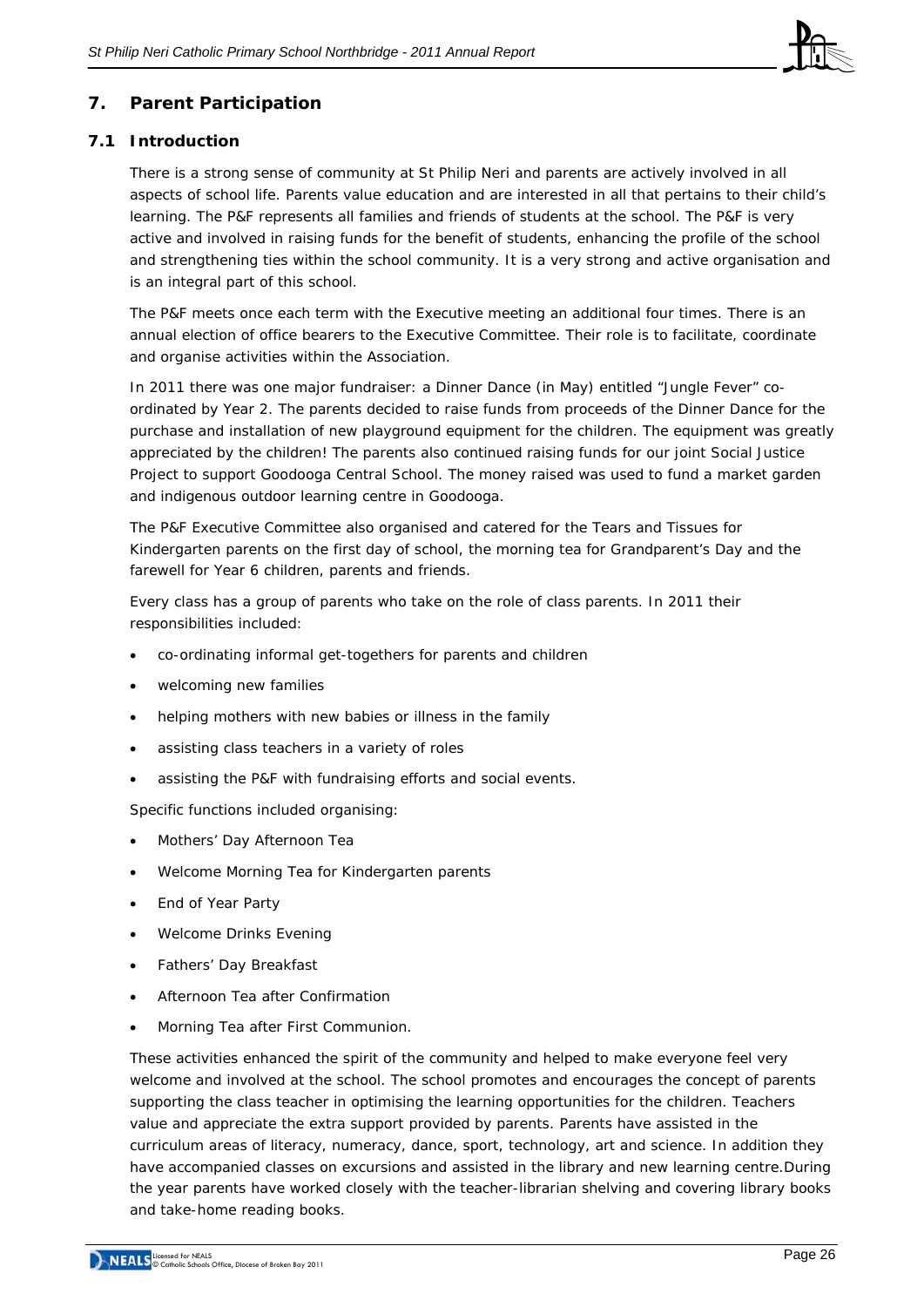

The Uniform Shop is run by parent volunteers. They manage the shop and organise the ordering, purchasing and stocking of summer, winter, and sports uniforms. Profits from the Uniform Shop are presented to the P&F.

Each class had a Focus Mass during the year at the regular 9am Sunday Mass. Class parents worked with the Religious Education Coordinator and class teacher to co-ordinate the Mass and organise the morning tea that followed.

Parents are always supportive of our sporting events. Many parents assisted at our whole school swimming and athletics carnivals. Parents also helped with the coaching and training of our athletes for gala days and cluster carnivals and were often called upon to take on significant roles at these events.

In 2011 some family members suffered severe illness. The parents of the St Philip Neri community need to be commended for the way in which they reached out and assisted these families by preparing meals, minding children, and collecting and dropping off children to school.

The parents also made a valuable contribution to St Philip Neri's School Review Process.

2011 was another year that we greatly valued our amazing parents and their participation at St Philip Neri! It was another year to give thanks for being blessed with the continued valuable partnership that we have with our parents.

## **7.2 Parent Satisfaction**

At the end of 2011, parents of St Philip Neri were once again invited to complete a survey about the school. The following areas were noted as valued by the parent community:

## **Catholic Mission**

- Role of prayer in daily school life
- Church is connected to school
- Parents invited to participate in Masses and Liturgies
- School Motto Deeds Not Words
- Restorative Justice Program
- Family and Class Focus Masses
- The positive delivery of the mission
- Social Justice Project
- Catholic Values taught
- Pastoral care

#### **Teaching and Learning**

- Parent Information Nights
- Quality of teaching is very high
- High educational standards
- LOTE offered as an option
- Organisation of school
- Clear, regular communication with parents
- Parents invited into classrooms and observing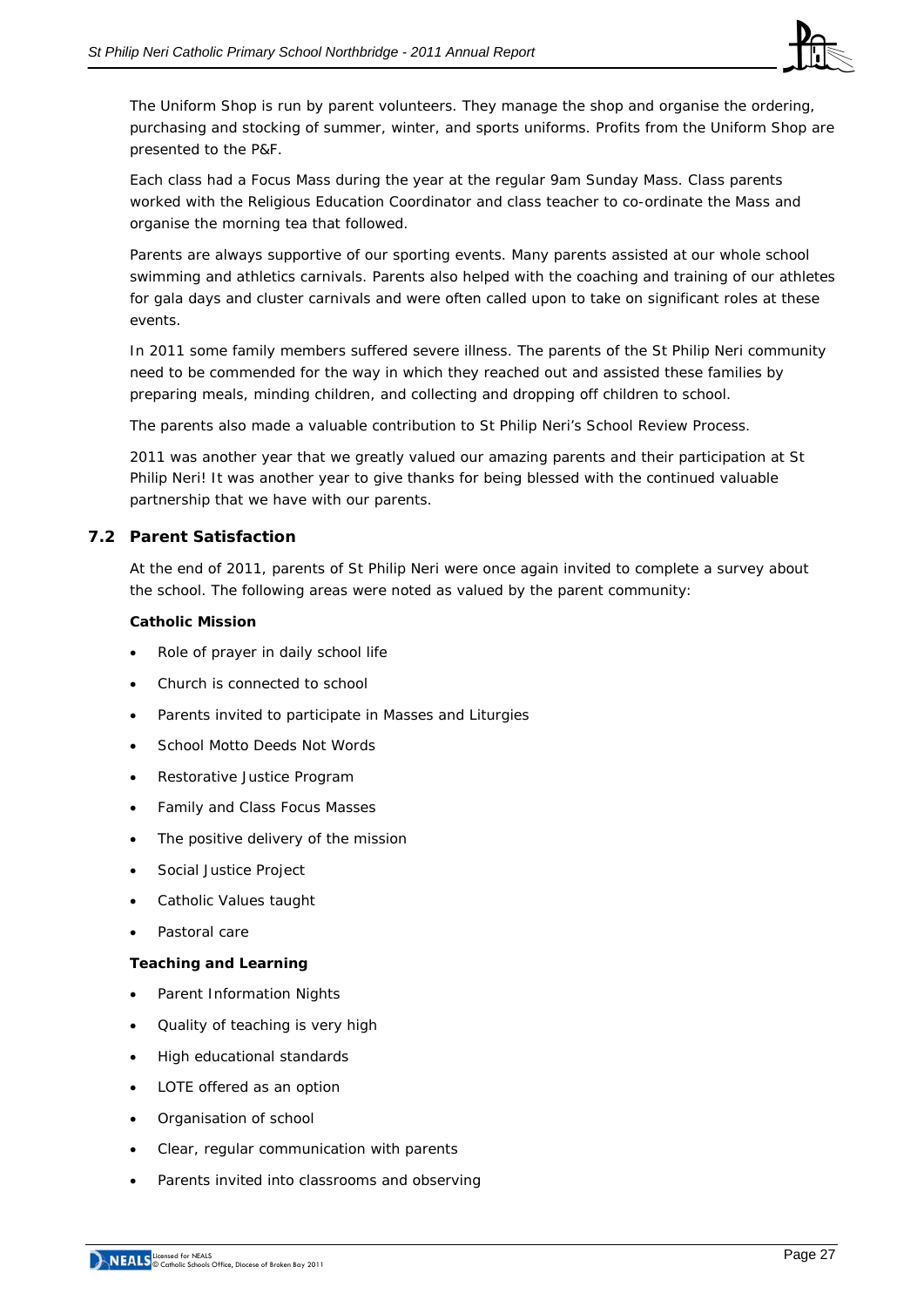

- Kindergarten Program is so well structured and visible to parents
- Excellent teachers
- Sound assessment procedures
- Appropriate technology
- Meets needs of individual children
- **Curriculum**
- Regular access to computers
- Intervention programs
- Availability of teachers
- Monitoring of children's learning
- Reward system
- Support teachers
- Children become independent learners

#### **Pastoral Care**

- Reputation of caring/nurturing community
- Inclusive community
- Concern of teachers for our child
- Welcoming procedures
- The fact that it is a privilege for our child to attend SPN
- Perfect environment
- Class parents
- Staff handle conflict, behaviour problems well/ nothing goes unnoticed
- **Buddy System**
- Assembly Awards
- Safe and secure environment for all children
- Social Justice Program
- Teachers are approachable and know all children
- Confident children
- Peaceful community
- Peer support